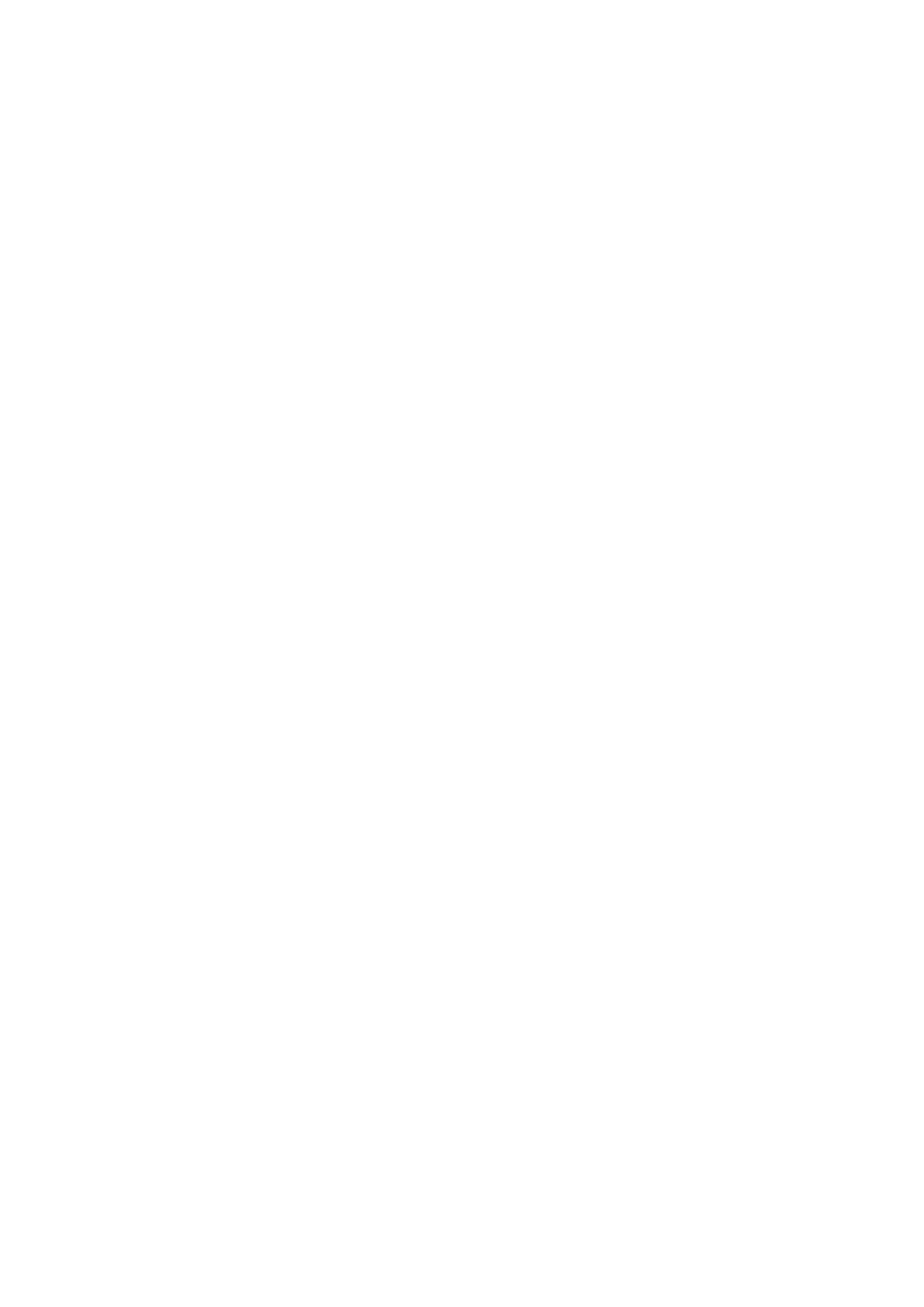# **Contents**

| Introduction                                                         | 9  |
|----------------------------------------------------------------------|----|
| <b>Classroom-Based Assessments: General Information</b>              | 10 |
| Deciding on the level of achievement in Classroom-Based              |    |
| Introduction                                                         | 9  |
| <b>Classroom-Based Assessments: General Information</b>              | 10 |
| <b>Classroom-Based Assessments in Business Studies</b>               | 14 |
| <b>Assessment Task</b>                                               | 15 |
| Classroom-Based Assessment 1: Business in Action                     | 16 |
| Completing the Classroom Based Assessment 1: Business in Action      | 20 |
| Features of Quality: Business in Action                              | 24 |
| Classroom-Based Assessment 2: Presentation                           | 28 |
| Completing the Classroom-Based Assessment 2: Presentation            | 30 |
| Features of Quality: Presentation                                    | 33 |
| Recording and reporting results from Classroom-Based Assessments     | 36 |
| Appendix 1: Business in Action - Template for Student Research       | 37 |
| Appendix 2: Business in Action – Template for the Student Reflection | 39 |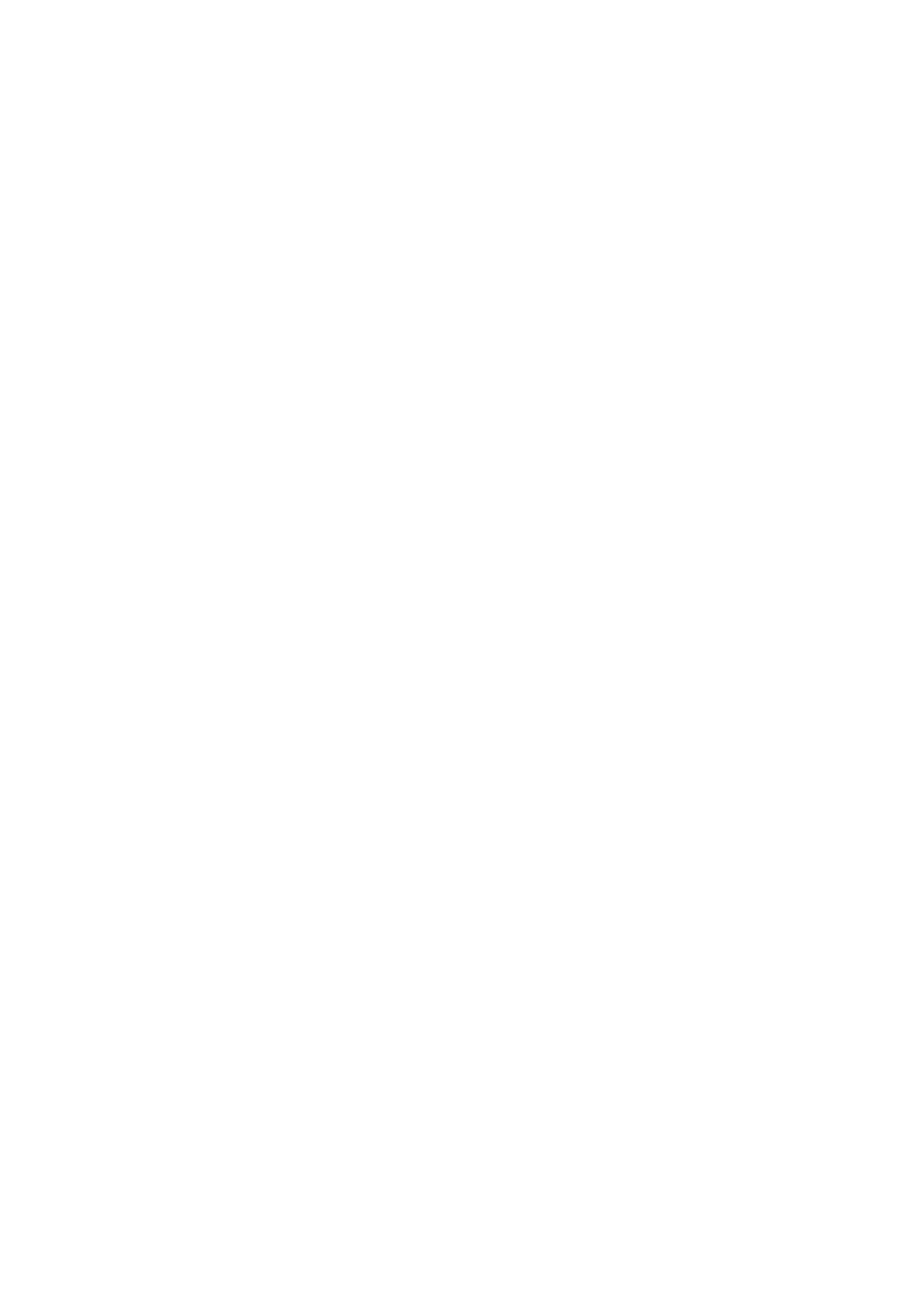## <span id="page-4-0"></span>Introduction

This document, Junior Cycle Business Studies: Guidelines for the Classroom-Based Assessments and Assessment Task, provides:

- General information on Classroom-Based Assessments
- Detail of the nature and scope of the two Classroom-Based Assessments described in the curriculum specification for Junior Cycle Business Studies
- The Features of Quality used to decide the level of achievement in each Classroom-Based Assessment
- Guidelines for schools and teachers on completing the Classroom-Based Assessments
- Details of the Assessment Task in Business Studies and how the school supports its completion.

The guidelines should be used in conjunction with the curriculum specification for Junior Cycle Business Studies, which can be accessed at [http://curriculumonline.ie/Junior-cycle/Junior-Cycle-](http://curriculumonline.ie/Junior-cycle/Junior-Cycle-Subjects/Business-Studies)[Subjects/Business-Studies.](http://curriculumonline.ie/Junior-cycle/Junior-Cycle-Subjects/Business-Studies)

#### **Other documentation**

A detailed outline of assessment in Junior Cycle can be found in the *Framework for Junior Cycle* 2015 which can be accessed at [https://www.ncca.ie/en/junior-cycle/framework-for-junior-cycle.](https://www.ncca.ie/en/junior-cycle/framework-for-junior-cycle)

All documentation relating to assessment at junior cycle can be accessed at [https://www.ncca.ie/en/junior-cycle/assessment-and-reporting.](https://www.ncca.ie/en/junior-cycle/assessment-and-reporting)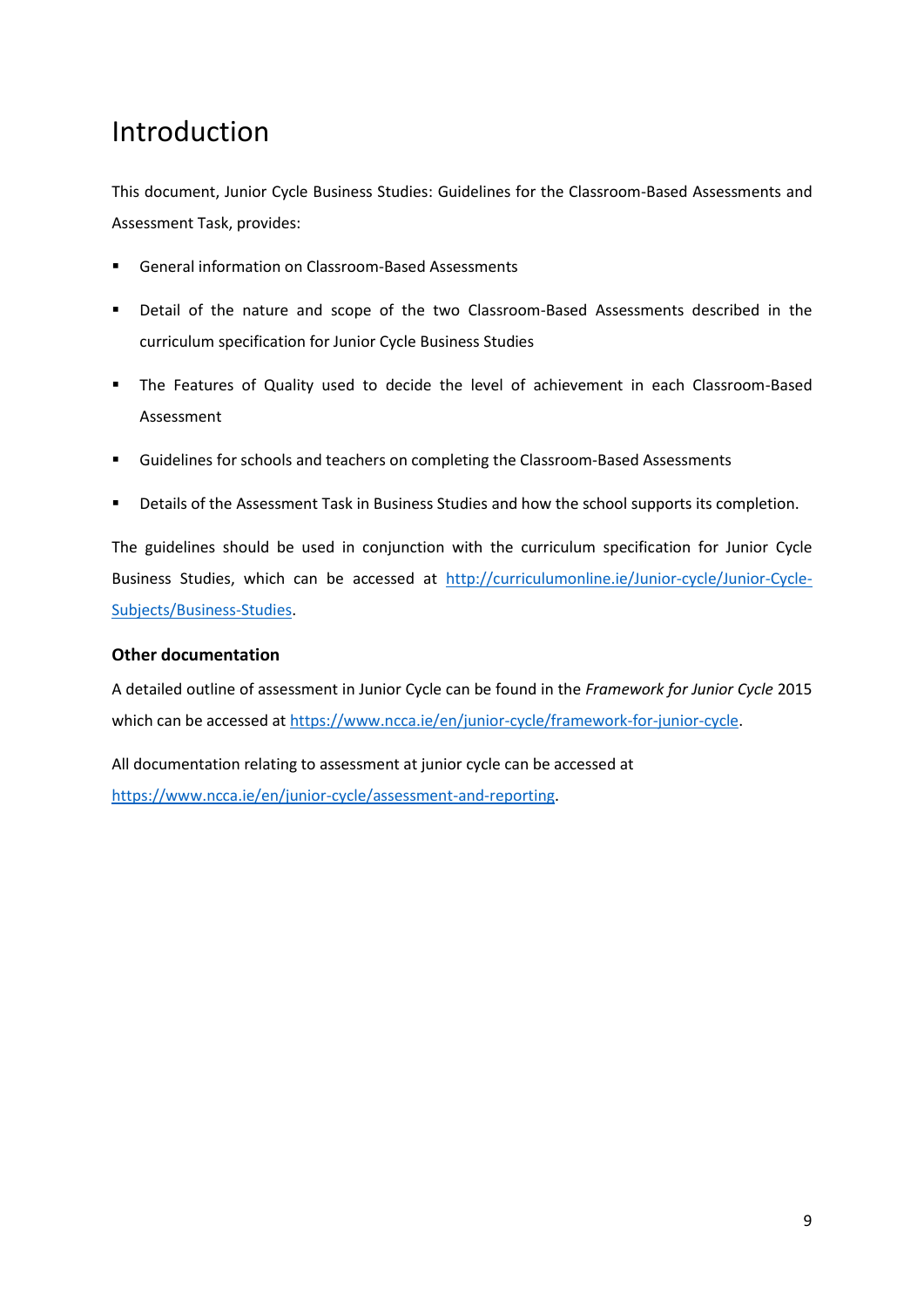## <span id="page-5-0"></span>Classroom-Based Assessments: General Information

Classroom-Based Assessments are best described as the occasions when the teacher assesses the students using the specific tasks set out in the subject specification. They are included within the time allocated for Business Studies, which is a minimum of 200 hours. The tasks are described and the Features of Quality, which support teacher judgement, are set out in these guidelines.

Although the assessment is similar to the formative assessment that occurs every day in class, in the case of Classroom-Based Assessments the teacher's judgement is recorded for Subject Learning and Assessment Review, and is used in the school's reporting to parents and students. Students prepare for the Classroom-Based Assessments over a specified period of time in second and third year. The results of homework or tests undertaken by the students in the course of their normal classwork do not add up to the award of a descriptor for the Classroom-Based Assessment.

### <span id="page-5-1"></span>Deciding on the level of achievement in Classroom-Based

#### Assessments

There are four level descriptors of achievement in each Classroom-Based Assessment: *Exceptional, Above expectations, In line with expectations,* and *Yet to meet expectations.* All work submitted is judged to fit one of these four descriptors.

Teachers use the Features of Quality, set out in these guidelines (p17 and 25), to decide the level of achievement in each Classroom-Based Assessment. The Features of Quality are the criteria that will be used to assess the student work as best fitting one of the following Descriptors:

**Exceptional** describes a piece of work that reflects all of the Features of Quality for the Classroom-Based Assessment to a very high standard. While not necessarily perfect, the strengths of the work far outstrip its flaws, which are minor. Suggestions for improvement are easily addressable by the student.

**Above expectations** describes a piece of work that reflects the Features of Quality for the Classroom-Based Assessment very well. The student shows a clear understanding of how to complete each area of the activity and the work is praised for its consistency. Feedback from the teacher might point to the necessity to address some aspect of the work in need of further attention or polishing, but on the whole the work is of a high standard.

**In line with expectations** describes a piece of work that reflects most of the Features of Quality for the Classroom-Based Assessment well. It shows a good understanding of the task in hand and is free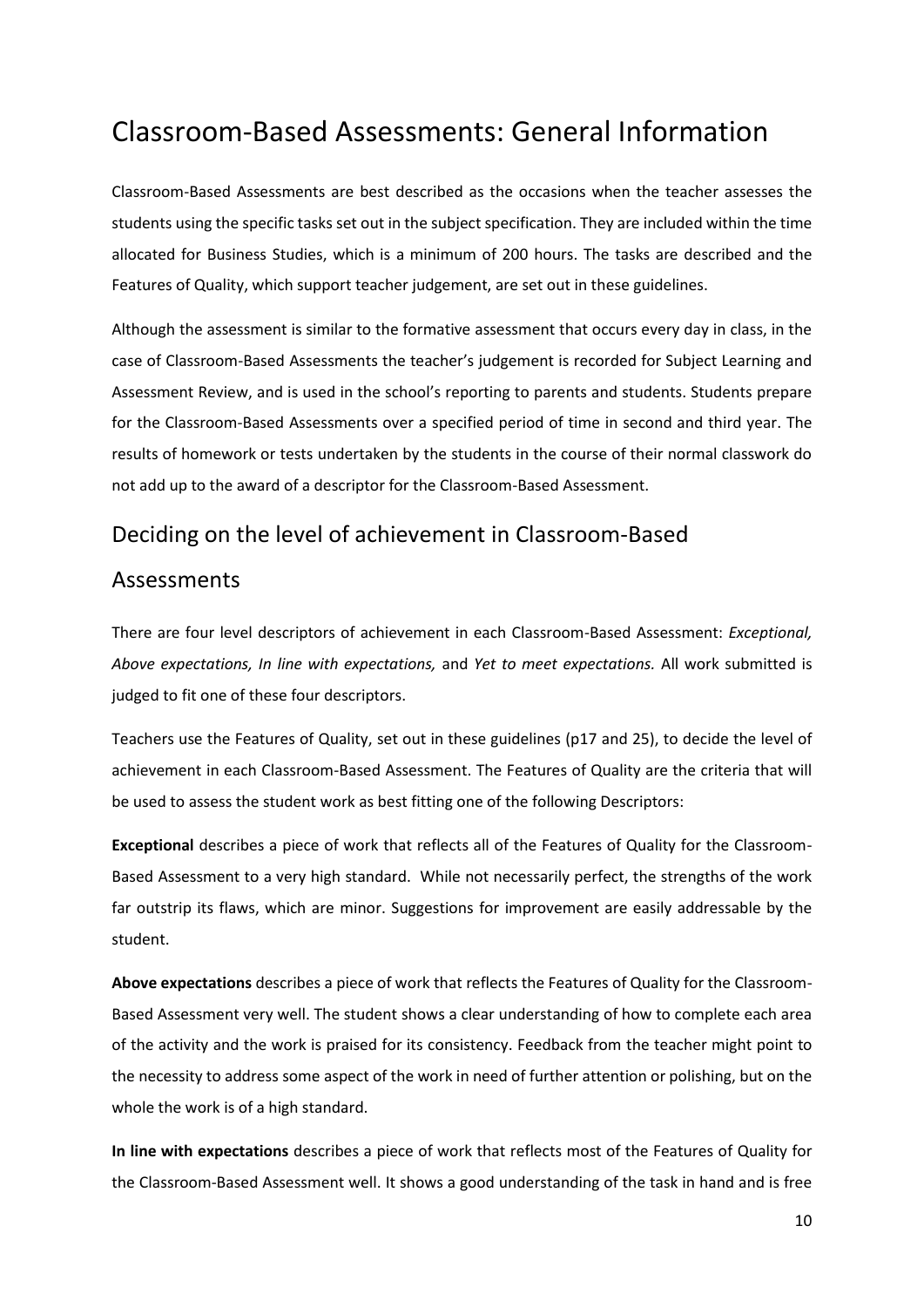from significant error. Feedback might point to areas needing further attention or correction, but the work is generally competent and accurate.

**Yet to meet expectations** describes a piece of work that falls someway short of the demands of the Classroom-Based Assessment and its associated Features of Quality. Perhaps the student has made a good attempt, but the task has not been grasped clearly or is marred by significant lapses. Feedback will draw attention to fundamental shortcomings that need to be addressed.

When using the Features of Quality to assess the level of student achievement in a Classroom-Based Assessment, teachers use 'on-balance' judgement. The teacher should read the Features of Quality (starting with *Yet to meet expectations*) until they reach a descriptor that best describes the work being assessed. Where it is not clearly evident which quality descriptor should apply, teachers must come to judgment, based on the evidence from the student's work, to select the descriptor that best matches the student's work overall. This 'best fit' approach allows teachers to select the descriptor that 'on balance' describes the work being assessed.

Teachers should not assume that the results of a group of students being assessed will follow any particular distribution pattern, as the work is being judged only against the Features of Quality rather than other students' performances.

Teacher judgements about the quality of student work, with the aim of arriving at a shared understanding of standards and expectations, are supported by annotated examples of student work published on [curriculum online](https://curriculumonline.ie/Junior-cycle/Junior-Cycle-Subjects/Business-Studies/Examples-of-Student-Work/Personal-Finance/Wage-slip) ; by the features of quality in these guidelines; and by collaboration and discussion with colleagues during Subject Learning and Assessment Review meetings.

## The autonomy of the school in preparing students for the Classroom-

#### Based Assessments

These guidelines set out a range of options for the Classroom-Based Assessments so that they can suit the particular needs and circumstances of students and the school. Students and teachers have a choice of topics for the first Classroom-Based Assessment, Business in Action. There are further possibilities within how the research can be conducted and presented for assessment to allow students to tap into their own interests and motivations. Similarly, students are actively encouraged to use a variety of support materials when completing the second Classroom-Based Assessment, Presentation, such as digital technology, posters, and infographics. Within the parameters set by the guidelines, the range of themes and topics for the Presentation can be determined independently by the school, teachers and students.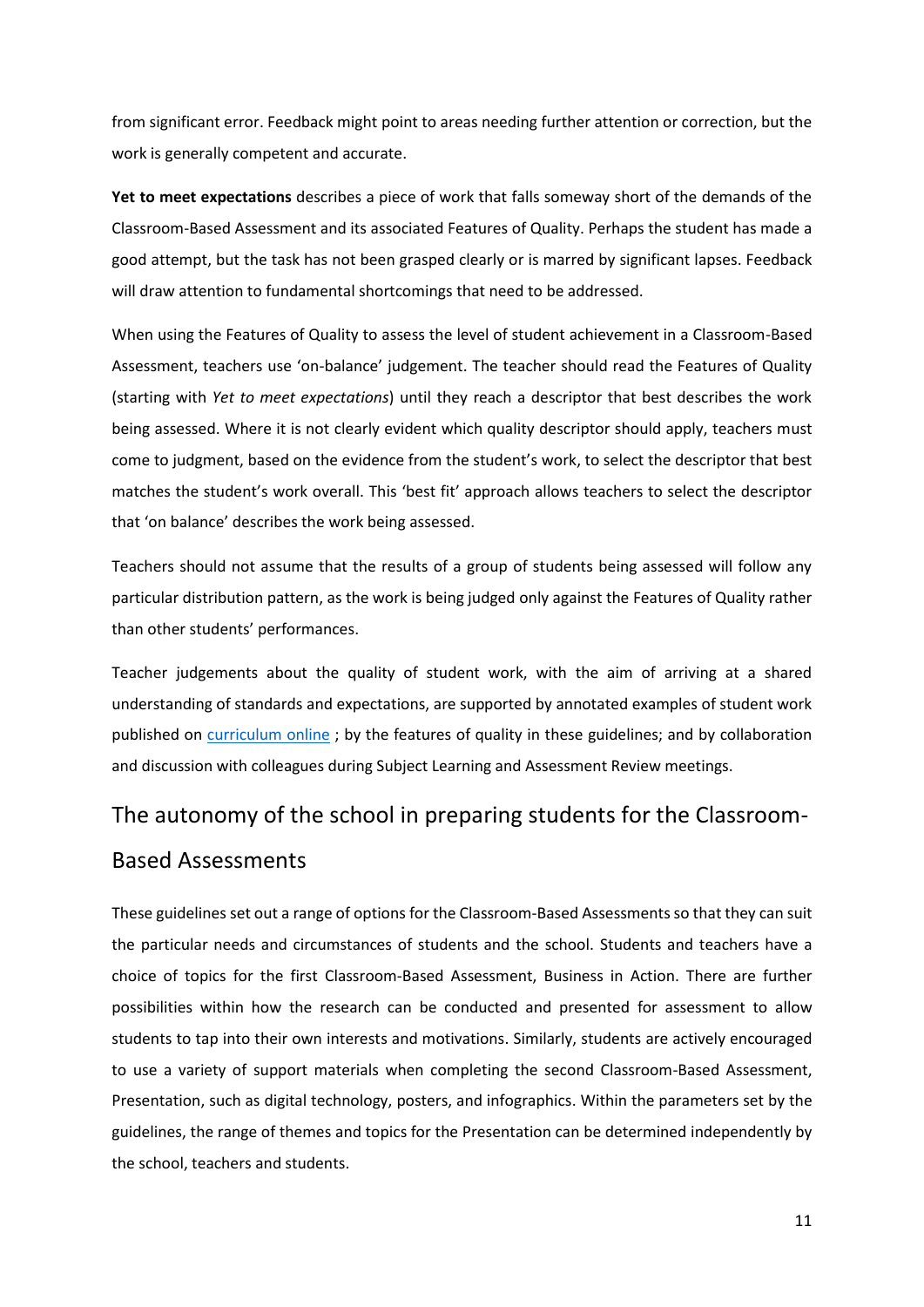## How the school supports the completion of the Classroom-Based

### **Assessments**

The school supports the completion of the assessments by:

- Ensuring that the NCCA assessment guidelines for the Classroom-Based Assessments are provided to teachers
- Supporting teachers in recording the level descriptors awarded to each student
- Retaining records and pieces of work, as appropriate, for the purposes of Subject Learning and Assessment Review
- Applying the guidelines for Subject Learning and Assessment Review set out in this document
- Supporting teachers and students in the completion of the Assessment Task
- Following arrangements for transfer of the completed Assessment Tasks to the State Examinations Commission for marking
- Applying inclusive assessment practices as set out in these guidelines
- Reporting the outcomes of Classroom-Based Assessments to students and their parents/guardians as part of the school's reporting procedures and through the Junior Cycle Profile of Achievement (JCPA)

Further information can be found at [http://juniorcycle.ie/Assessment.](http://juniorcycle.ie/Assessment)

## Reasonable support

To facilitate providing feedback to students during their engagement with assessment, the process of completing the Classroom-Based Assessments should be viewed as part of teaching and learning, and not solely for assessment purposes. It is envisaged that teachers will guide, support and supervise throughout the process. If a student requires more than what could be deemed as a reasonable level of support, having discussed it with the student, the teacher can make a note of the level of assistance provided. This will assist the teacher when using the Features of Quality to make judgements about the level of achievement of the student's work.

Reasonable support may include:

Clarifying the requirements of the task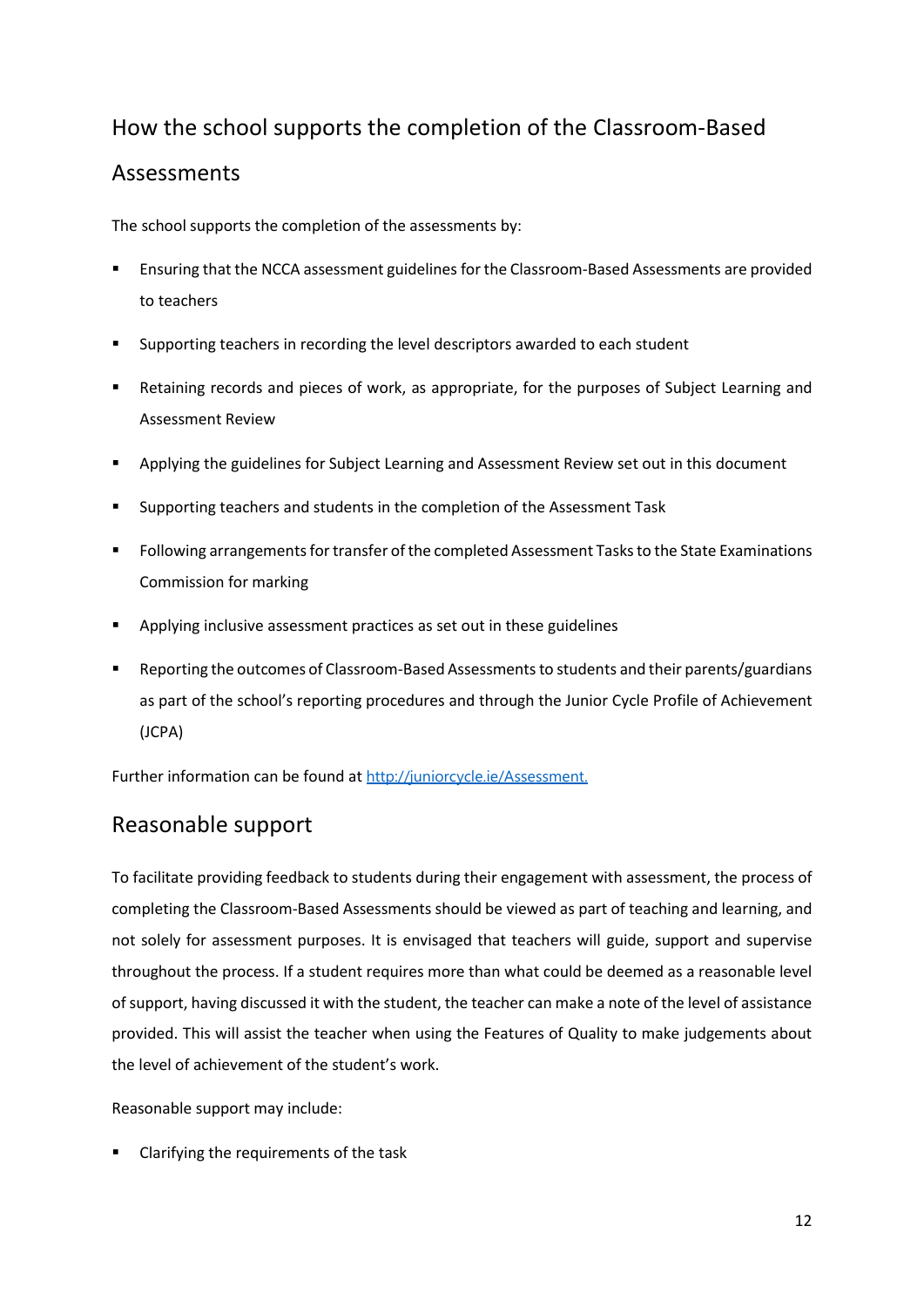- Using annotated examples of student work provided by NCCA to clarify the meaning and interpretation of the Features of Quality to students
- Providing instructions at strategic intervals to facilitate the timely completion of the research, evaluation and report
- Providing supports for students with special educational needs (SEN) as outlined below.

It is not envisaged that the level of support involved requires teachers to edit draft projects, or to provide model text or answers to be used in the student's evidence of learning.

### Inclusive assessment practices

Special provisions may be put in place for a student with a specific physical or learning difficulty to remove as far as possible the impact of the disability on the student's performance in both Classroom-Based Assessments and the Assessment Task so that he or she can demonstrate his or her level of achievement. The accommodations – for example, the use of Irish Sign Language, support provided by a Special Needs Assistant, or the support of assistive technologies – should be in line with the arrangements the school has put in place to support the student's learning throughout the school year and are not designed to compensate for a possible lack of achievement arising from a disability.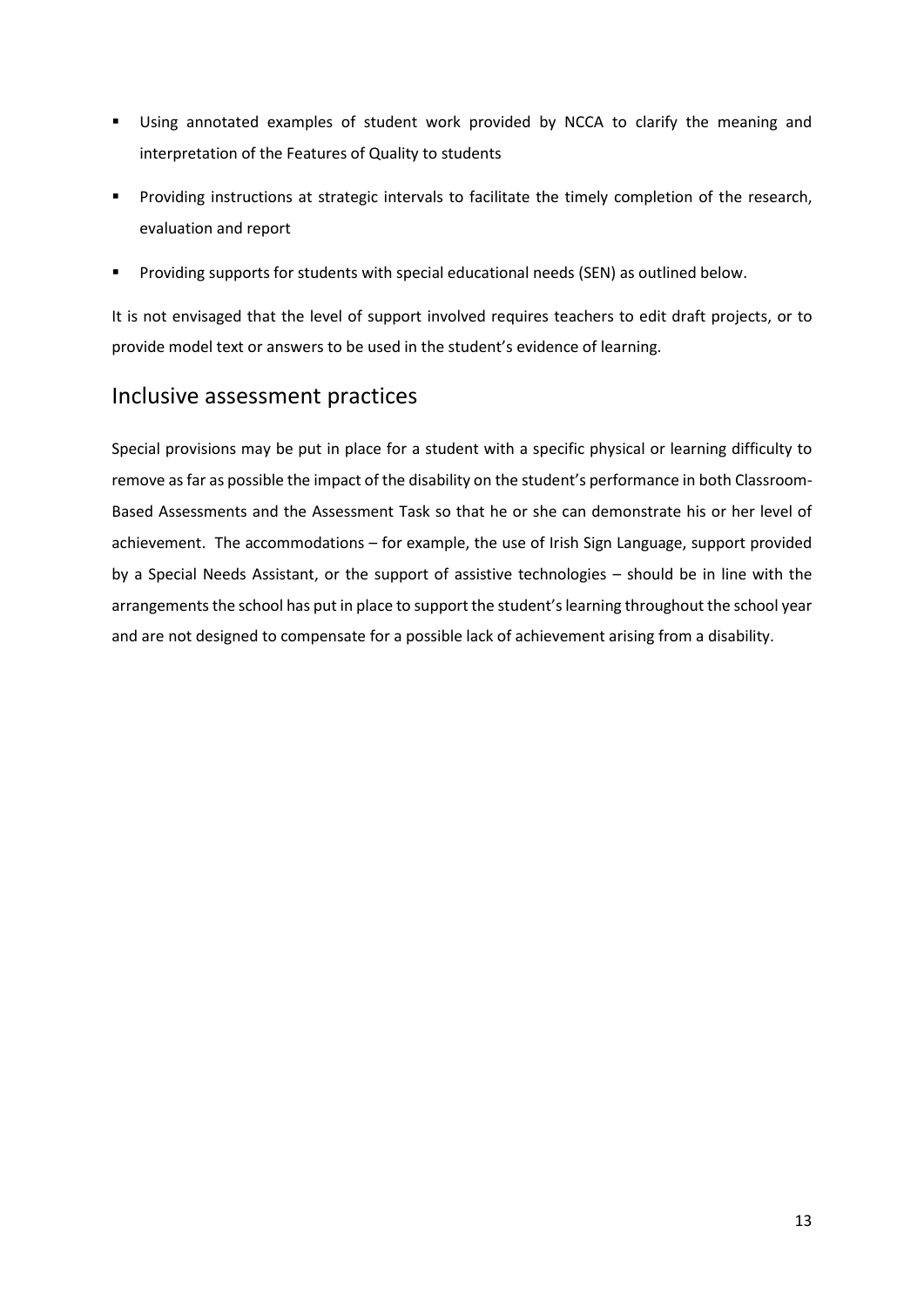## <span id="page-9-0"></span>Classroom-Based Assessments in Business Studies

There are two Classroom-Based Assessments in Business Studies. They are assessed at a Common Level. They relate to specified learning outcomes and are scheduled to be undertaken by students in a defined time period within class contact time to a national timetable (as advised by the NCCA) in the school calendar. This timetable for Classroom-Based Assessments for all subjects will be provided on an annual basis a[t http://www.ncca.ie/junior-cycle](http://www.ncca.ie/junior-cycle) and at [www.curriculumonline.ie/Junior-cycle.](http://www.curriculumonline.ie/Junior-cycle)

Following the second of these assessments, students will complete an Assessment Task which is marked by the State Examinations Commission as part of the state-certified examination in Business Studies. The Classroom-Based Assessments for Business Studies are outlined in Table 1 below.

| <b>Classroom-Based</b><br><b>Assessments</b> | Format                                                                                                                 | <b>Student preparation</b>                                                   |
|----------------------------------------------|------------------------------------------------------------------------------------------------------------------------|------------------------------------------------------------------------------|
| <b>Business in Action</b>                    | Group project<br>based on one of<br>three options:<br>Enterprise in action<br>Economics in action<br>Finance in action | During a maximum of<br>four weeks with<br>support/guidance<br>from teacher   |
| <b>Presentation</b>                          | Individual<br>presentation and<br>investigation on a<br>business-related<br>topic                                      | During a maximum of<br>three weeks, with<br>support/guidance<br>from teacher |

**Table 1: Classroom-Based Assessments for Business Studies**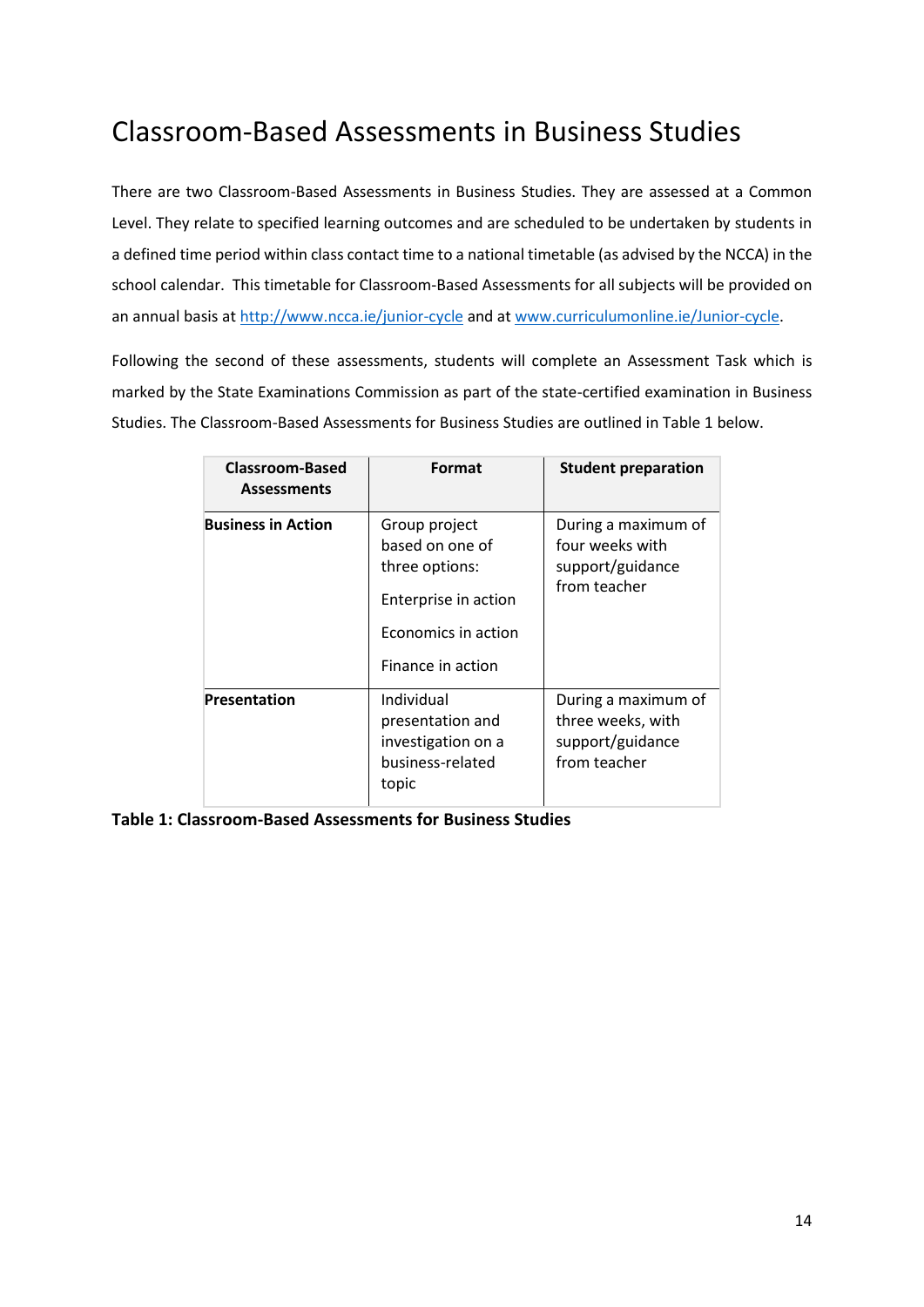## <span id="page-10-0"></span>Assessment Task

The Assessment Task is a written task completed by students during class time. It is not marked by the class teacher but is sent to the State Examinations Commission for marking as part of the statecertified examination in Business Studies. The Assessment Task is specified by the NCCA and is related to the learning outcomes on which the second Classroom-Based Assessment is based. In the case of Business Studies this is the Presentation. The details of the Assessment Task are set out in these guidelines and are outlined in Table 2 below.

|                                    | Format                                                                                      | <b>Student preparation</b>                                                | Completed                                                                        |
|------------------------------------|---------------------------------------------------------------------------------------------|---------------------------------------------------------------------------|----------------------------------------------------------------------------------|
| <b>The Assessment Task</b><br>(AT) | Students complete<br>a specified written<br>task which is sent<br>to the SEC for<br>marking | The Assessment<br>Task will link to the<br><b>Presentation (CBA</b><br>2) | Following completion<br>of the second<br>Classroom-Based<br>Assessment in Year 3 |

**Table 2: Assessment Task for Classroom-Based Assessment 2, Presentation**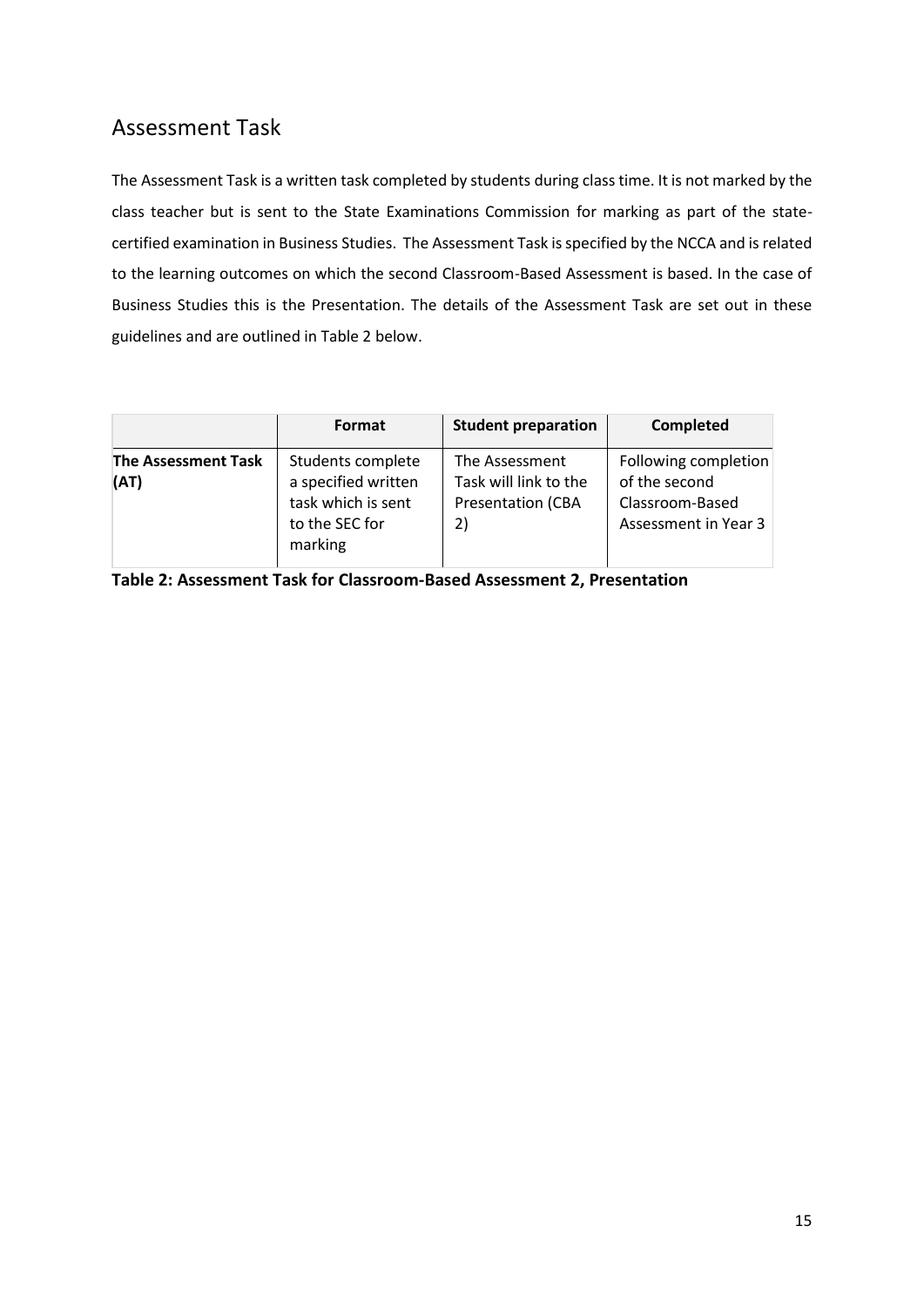## <span id="page-11-0"></span>Classroom-Based Assessment 1: Business in Action

Business in Action gives students an opportunity to actively engage in a practical and authentic learning experience that reflects activities undertaken regularly in the business environment. They will act as consumers, entrepreneurs, managers and decision-makers as they plan and conduct research, analyse data and information, problem-solve and make decisions, use digital technology to manage information, and take action. They will learn about, and make informed decisions about, their own resources and issues of social, cultural and global importance. These are essential skills required for life, work and further education.

Fig. 1 sets out the process for conducting a Classroom-Based Assessment. The aim of this process is to provide guidance for teachers as they support their students completing their Classroom-Based Assessments.



#### **Figure 1 Process for conducting a CBA**

Students are given three options from which to choose a Business in Action project:

| 1. Enterprise in Action | Students are given an opportunity to engage in an enterprising activity |  |
|-------------------------|-------------------------------------------------------------------------|--|
| 2. Economics in Action  | Students are given an opportunity to explore an economic trend,         |  |
|                         | development, change or policy that is impacting positively or           |  |
|                         | negatively on the Irish economy and society                             |  |
| 3. Finance in Action    | Students are given an opportunity to identify and research a financial  |  |
|                         | challenge for a consumer or an organisation (profit or not-for-profit)  |  |

Business in Action is a group project. It comprises of four areas of activity: *conducting research; evaluating information; developing action plans;* and *reporting findings*. Students should collaborate with classmates in order to complete the project but teachers should ensure that each student makes an individual contribution to the project, and produces their own evidence to meet the Features of Quality for this assessment.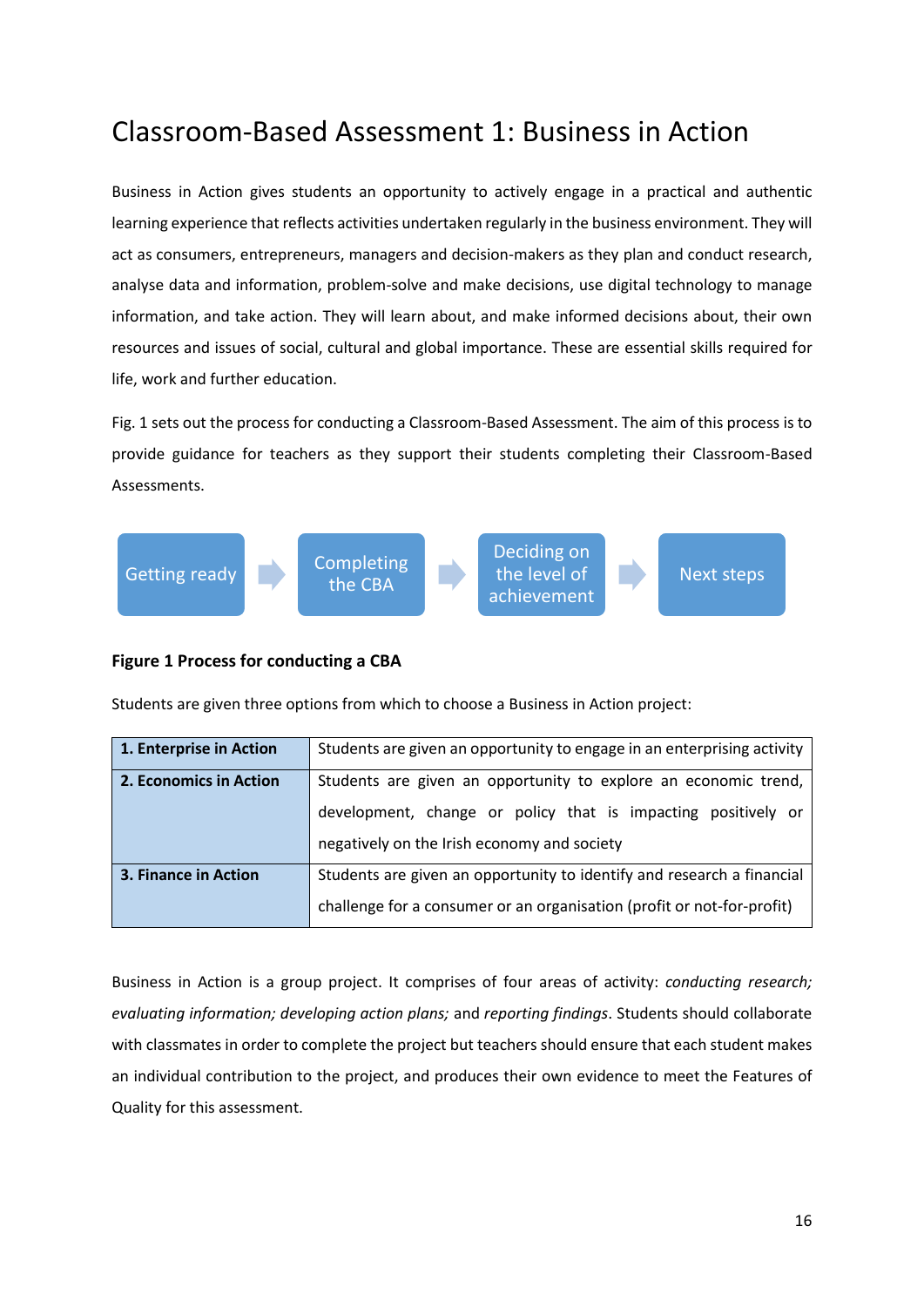#### **Project Option 1: Enterprise in Action**

Students are given an opportunity to engage in an enterprising activity. They can choose from the following:

- Students can develop a product or service. The product or service can be one they devise or create themselves (which they identify as having a potential market), or one that already exists (which they identify as having the potential to expand its market).
- Students can organise an enterprise event or activity (for-profit or not-for-profit). It can be a onceoff event or one that is organised over a longer period of time. It can be undertaken for economic, social or cultural purposes.

#### **As part of this action project students will:**

- Carry out research in order to assess the feasibility of their idea
- **Evaluate their research findings**
- Develop a business plan based on their research findings which will describe elements of the marketing mix to be applied and financial information for the enterprise
- Provide their chosen product, service, enterprise event or activity to their target market, where possible
- Record the inputs and outputs of the enterprise, where possible
- Compile a project to summarise the enterprise.

The project will be submitted in May of second year. The main learning outcomes to be assessed through Business in Action in this option are:

| <b>Personal Finance</b> | Enterprise               | Our Economy |
|-------------------------|--------------------------|-------------|
| 1.2, 1.10               | 2.6, 2.7, 2.8, 2.9, 2.11 | 3.10        |

#### **Project Option 2: Economics in Action**

Students are given an opportunity to explore an economic trend, development, change or policy that is impacting positively or negatively on the Irish economy and society.

#### **As part of this action project students will:**

- Carry out research on their chosen economic issue
- Evaluate their research findings. The economic evaluation will include identifying and assessing the economic, social and environmental benefits and costs for different key stakeholders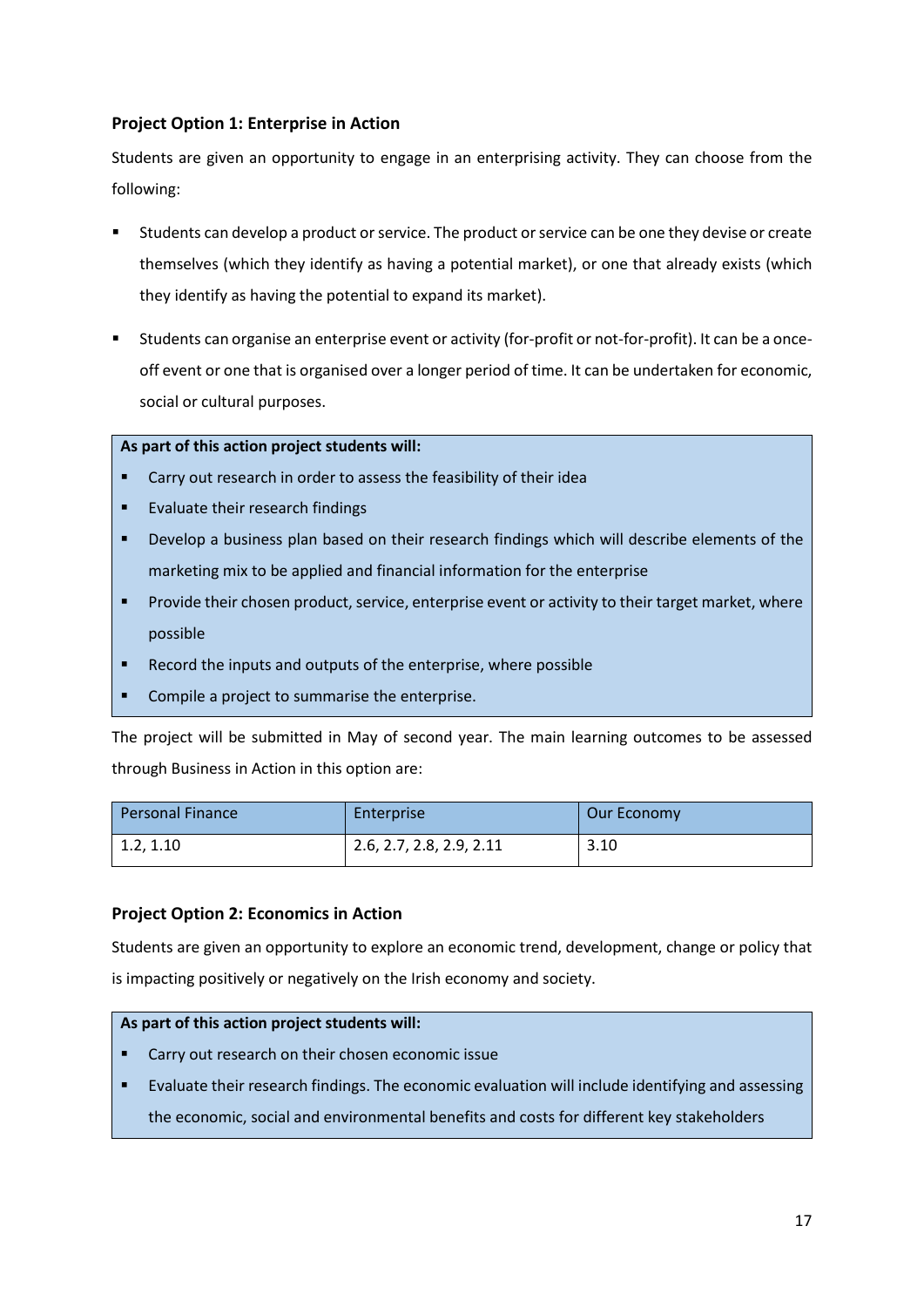- Demonstrate use of relevant economic indicators and graphic representations to support their research findings
- Develop an action plan outlining an economic policy change that might improve the resulting economic outcomes
- Compile a project to summarise their work.

The project will be submitted in May of second year. The main learning outcomes to be assessed through Business in Action in this option are:

| <b>Personal Finance</b> | Enterprise | Our Economy                  |
|-------------------------|------------|------------------------------|
|                         | າ ⊏<br>2.J | 3.1, 3.2, 3.3, 3.4, 3.5, 3.6 |

#### **Project Option 3: Finance in Action**

Students are given an opportunity to identify and research a financial challenge for a consumer or an organisation (profit or not-for-profit).

#### **As part of this action project students will:**

- Investigate and research a chosen financial challenge for an individual or an organisation (forprofit or not-for-profit)
- Evaluate their research findings. The evaluation may describe some causes for the financial challenge, identify the costs on different key stakeholders and classify the positive and negative impacts on income and expenditure
- Support their analysis with tabular and graphic representations
- Develop an action plan to address the financial challenge based on their evaluation of the research findings
- Compile a project to summarise their work.

The project will be submitted in May of second year. The main learning outcomes to be assessed through Business in Action in this option are:

| <b>Personal Finance</b>      | Enterprise             | Our Economy |
|------------------------------|------------------------|-------------|
| 1.1, 1.2, 1.3, 1.4, 1.5, 1.8 | 2.10, 2.11, 2.12, 2.13 | 3.1, 3.5    |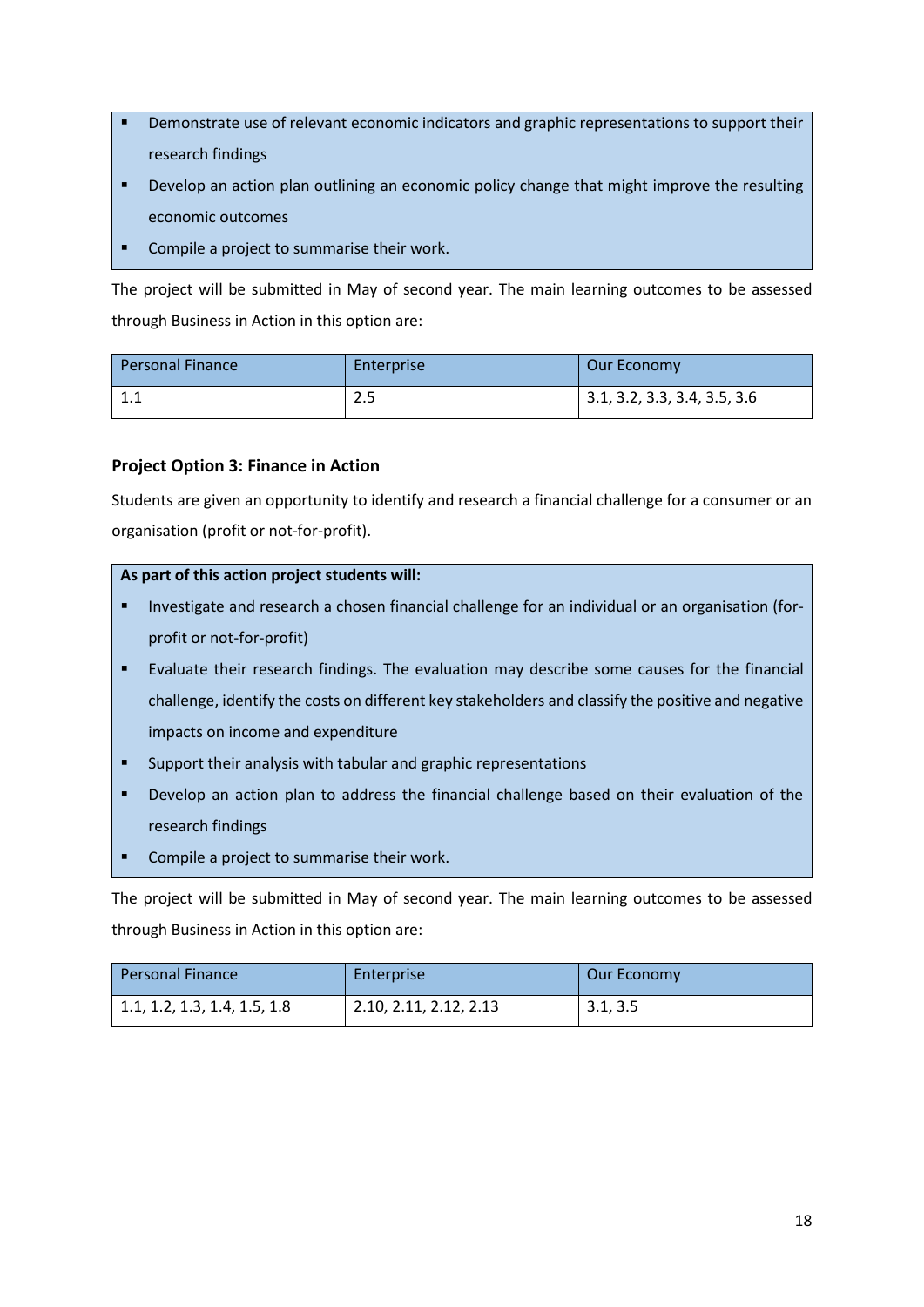

#### **Student preparation**

Students should have developed some knowledge, understanding and skills across the three strands of study, Personal Finance, Enterprise and Our Economy, in order to undertake their chosen Business in Action project. As part of ongoing teaching, learning and assessment of the learning outcomes for Business Studies, students should have opportunities to develop research and evaluation skills. While the Classroom-Based Assessment is summative, it has a formative value and should be used as a tool to provide feedback to students, parents and teachers on student progress and learning. From the outset, students should be familiar with the Features of Quality used to judge the quality of their work.

#### **Teacher preparation**

In order to prepare for the Classroom-Based Assessment, teachers should familiarise themselves with the following documentation:

- Junior Cycle Business Studies curriculum specification: [http://curriculumonline.ie/Junior](http://curriculumonline.ie/Junior-cycle/Junior-Cycle-Subjects/Business-Studies)[cycle/Junior-Cycle-Subjects/Business-Studies](http://curriculumonline.ie/Junior-cycle/Junior-Cycle-Subjects/Business-Studies)
- Annotated samples of student work: http://curriculumonline.ie/Junior-cycle/Junior-Cycle-Subjects/Business-Studies/Examples-of-Student-Work
- Assessment in junior cycle[: https://www.ncca.ie/en/junior-cycle/assessment-and-reporting](https://www.ncca.ie/en/junior-cycle/assessment-and-reporting)

The project should be undertaken over **four weeks** within a timeframe provided by the NCCA. It is recommended that teachers discuss the assessment with colleagues and plan any teaching and revision that may be required. It will be important to set the times and dates for carrying out the assessment as early as possible. It is recommended that a date for the Subject Learning and Assessment Review is established at the outset to assist in the planning, implementation and reviewing of the Classroom-Based Assessment. Once the school has decided this date, teachers and students can prepare for the completion of the Business in Action Classroom-Based Assessment. The timing of the process may vary from school to school. However, the Business in Action Classroom-Based Assessment must be completed by the end of second year.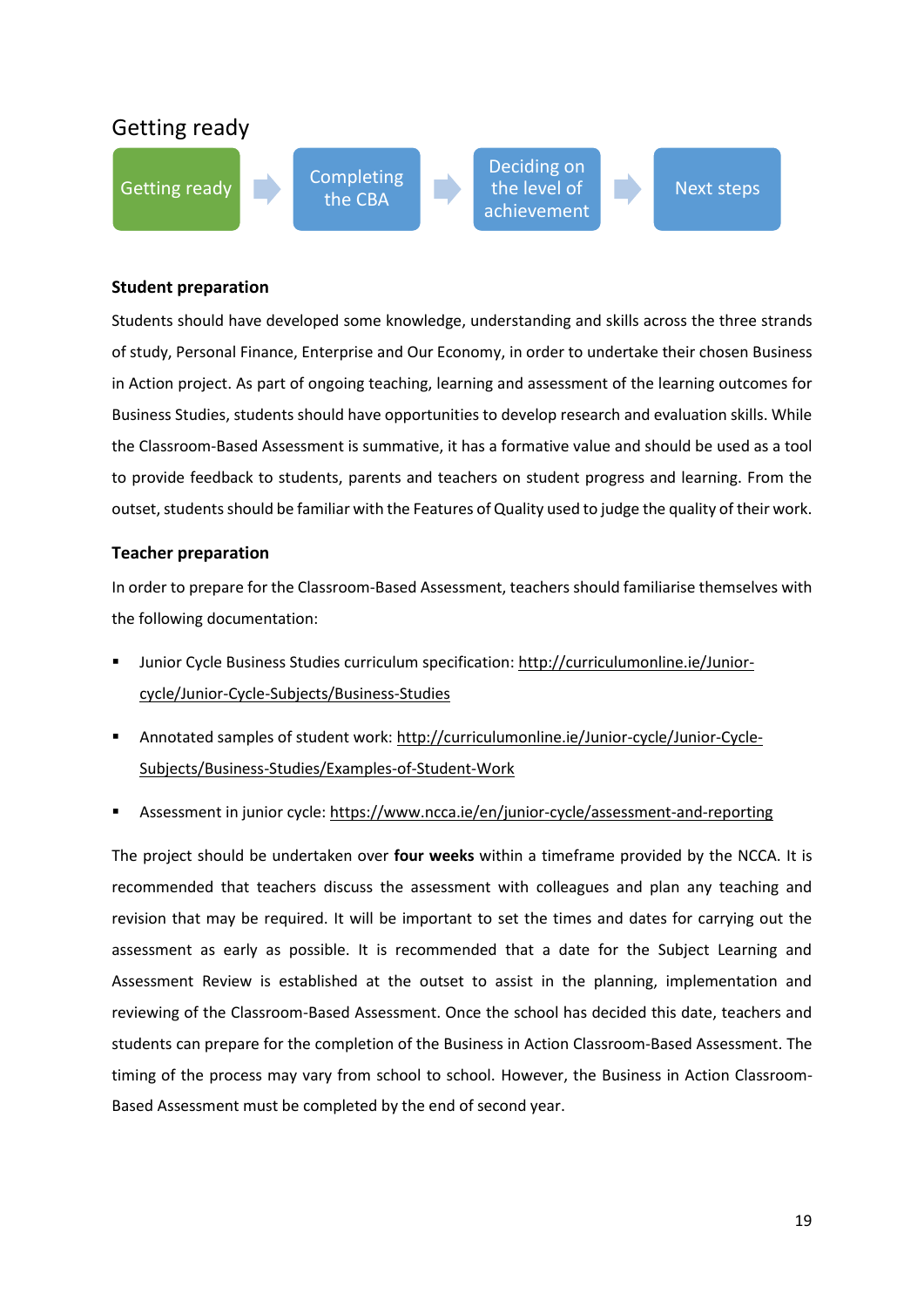## <span id="page-15-0"></span>Completing the Classroom Based Assessment 1: Business in Action

Getting ready **Completing** the CBA Deciding on the level of achievement Next steps

Business in Action will be completed within a **four week period**. In this Classroom-Based Assessment students will engage in four areas of activity, which contribute to the generation of their evidence of learning and achievement:

- 1. Conducting research
- 2. Evaluating information
- 3. Developing action plans
- 4. Reporting findings.

#### **1. Conducting research**

A priority for completion of the Classroom-Based Assessment is developing a student's research skills. Once the teacher and students have decided which Business in Action project they wish to undertake, students will be divided into groups. Each group should try to define their project idea and brainstorm key words, phrases and information.

**Each student** in the group will be required to gather data and information from different sources to research their project. A student can undertake some field (primary) research and/or some desk (secondary) research, for example:

- **Field visit**
- **Interview**
- **Survey**
- Online research
- Newspapers and magazines.

**Each individual student must conduct his/her own research (see Appendix 1, p. 29).** It is important that each student records the source(s) of all the information gathered in order to assess its reliability and quality, and to ensure that the sources used can be referenced in the project. They should be encouraged to search effectively, evaluate and synthesise material.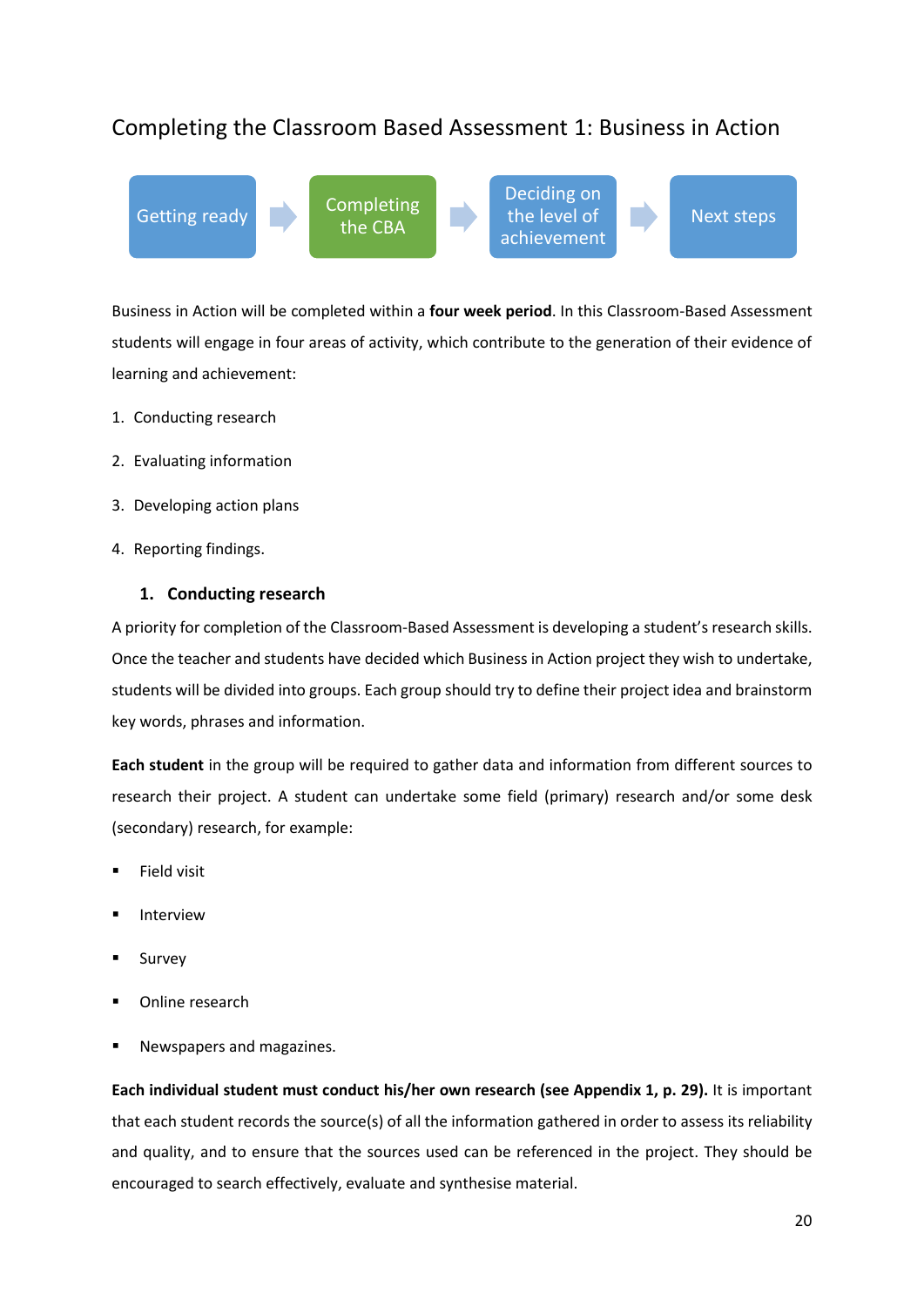#### **2. Evaluating information**

Individually, each student should examine the information he/she has gathered in order to appraise the research findings. Each student should be supported in evaluating the information (see Appendix 1, p. 29).

Collectively, the group should come together to examine all the information gathered from team members to appraise the research findings.

| <b>Enterprise in action</b> | The group will evaluate their research in order to assess the feasibility |
|-----------------------------|---------------------------------------------------------------------------|
|                             | of their enterprise. Some questions they could address include:           |
|                             | Should we modify our idea based on the research?<br>٠                     |
|                             | Is there a market for this enterprise?<br>٠                               |
|                             | What expenses are required to develop this enterprise?<br>٠               |
|                             | How will we generate income from the enterprise?<br>٠                     |
| <b>Economics in action</b>  | The group will evaluate their research in order to assess the benefits    |
|                             | and costs of their economic issue. Some questions they could address      |
|                             | include:                                                                  |
|                             | What are the economic benefits and costs on different<br>٠                |
|                             | stakeholders?                                                             |
|                             | What are the social benefits and costs on different<br>٠                  |
|                             | stakeholders?                                                             |
|                             | What are the environmental benefits and costs on different<br>٠           |
|                             | stakeholders?                                                             |
|                             | Are there graphs, statistics or economic indicators available to<br>٠     |
|                             | support the analysis?                                                     |
| <b>Finance in action</b>    | The group will evaluate their research in order to assess the financial   |
|                             | position of a consumer or organisation. Some questions they could         |
|                             | address include:                                                          |
|                             | How is income or revenue impacted as a result of the financial            |
|                             | issue?                                                                    |
|                             | How is expenditure impacted as a result of the financial issue?           |
|                             | Is this a short-term, medium-term or long-term issue?                     |
|                             | Are there graphs, statistics or accounts available to support             |
|                             | the analysis?                                                             |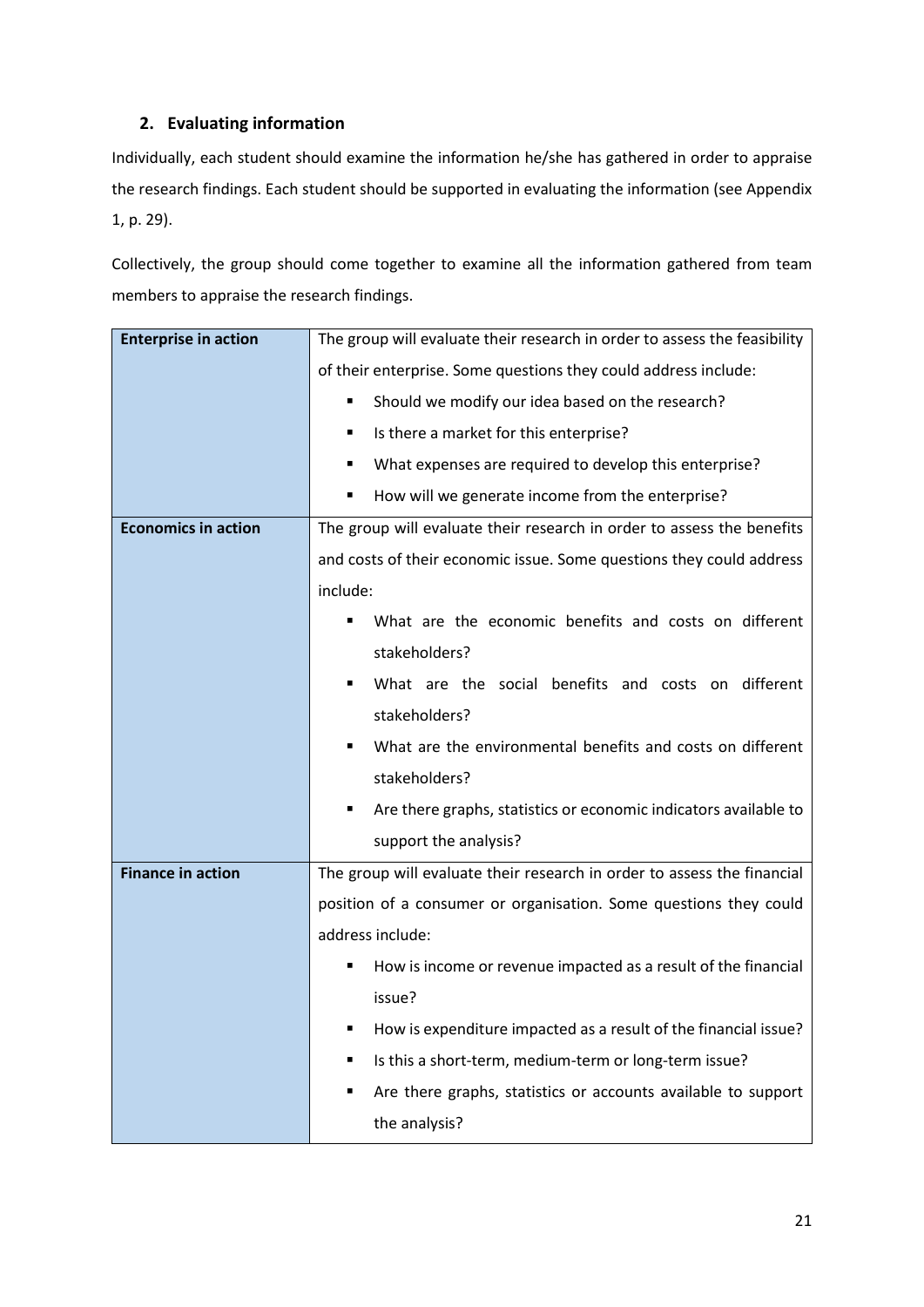#### **3. Developing action plans**

Having completed and evaluated the research, the group will then apply their analysis of the research findings to developing an action plan. The students should demonstrate sound evidence-based judgements, which address the challenges posed by their project. The course of action should be justified by the research findings.

| <b>Enterprise in action</b> | Students will develop a business plan which will describe elements of the  |
|-----------------------------|----------------------------------------------------------------------------|
|                             |                                                                            |
|                             | marketing mix to be applied and financial information for the enterprise.  |
|                             |                                                                            |
|                             | They will endeavour to provide their chosen product, service, enterprise   |
|                             |                                                                            |
|                             | event or activity to their target market, where possible.                  |
|                             |                                                                            |
| <b>Economics in action</b>  | Students will develop an action plan outlining an economic policy change   |
|                             |                                                                            |
|                             | that might improve the resulting economic outcomes.                        |
|                             |                                                                            |
| <b>Finance in action</b>    | Students will develop an action plan to address the financial challenge in |
|                             |                                                                            |
|                             | order to improve the financial position of the individual or organisation. |
|                             |                                                                            |
|                             | Students will support their plan with tabular and graphic representations. |
|                             |                                                                            |

Although this phase of the work is monitored by the teacher, the analysis and compilation of the action plan is the group's own work, carried out in active, meaningful collaboration.

#### **4. Reporting findings**

To complete the Classroom-Based Assessment, each group of students must submit evidence of their work. One project is submitted per group. Students will select the information which they feel is most relevant, reliable and of good quality to be included as evidence of their completed project.

#### **Evidence of learning**

The project should provide the following information:

- Introduction to the project
- Evidence of student research for each group member (see Appendix 1, p. 29)
- An action plan for implementing the findings of the research
- Conclusion and recommendations
- The Student Reflection of each group member (see Appendix 2, p. 31)

The project should be up to 1500 words in length. Depending on the chosen format, some projects may involve fewer words but nonetheless present all the research and findings comprehensively. All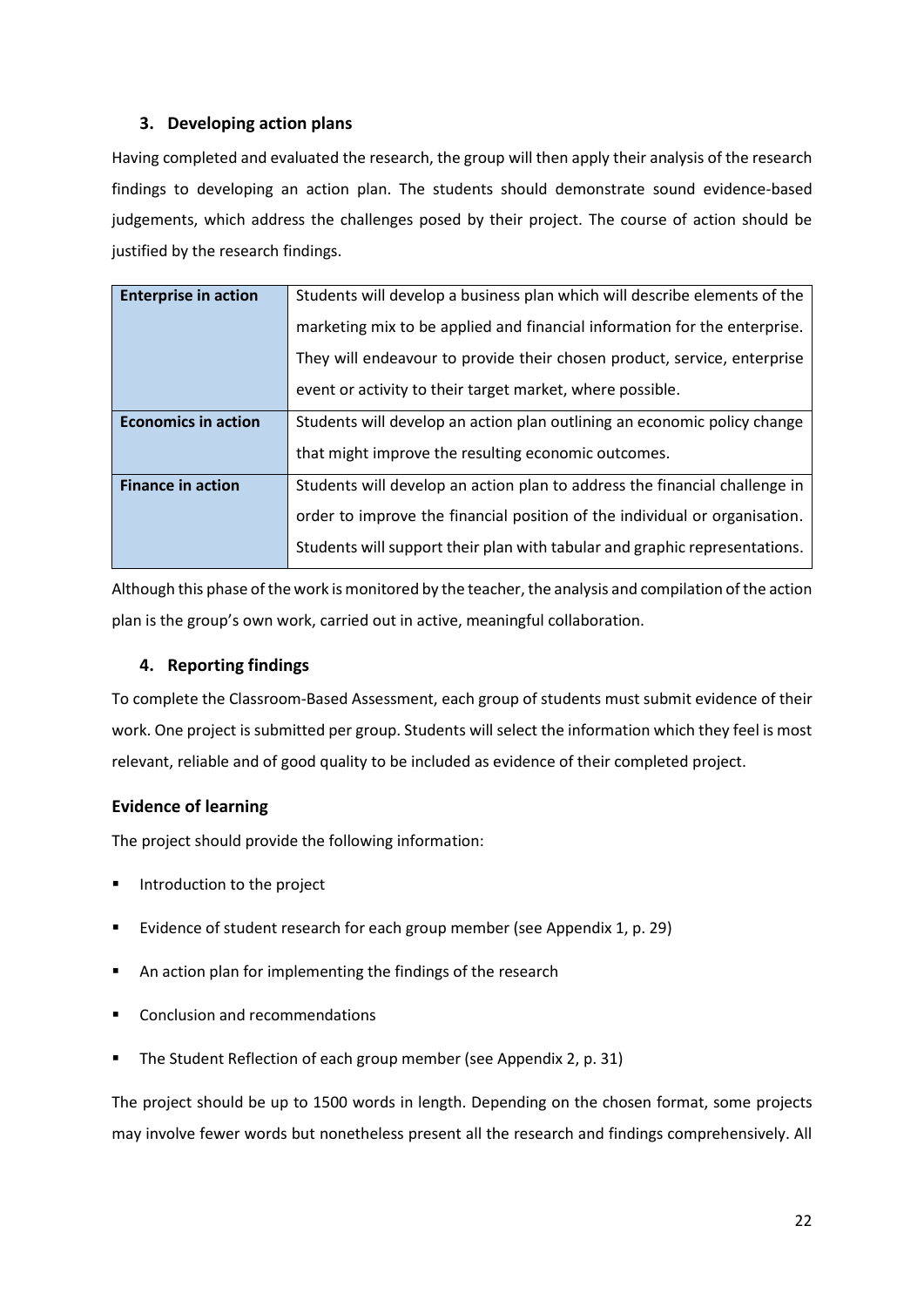evidence submitted will be used to judge the student's level of achievement against the relevant Features of Quality set out on pp. 17-18.

The project should include support materials such as prototypes or artefacts, graphic representations, financial accounts, surveys, interview questions, images, photographs, a storyboard and infographics where appropriate. The innovative use of different means of representing information should be promoted and encouraged. The project should be set out in a clear and attractive format.

Before submitting their project each individual student must complete a Student Reflection (see Appendix 2, p. 31). Completion of the reflection is the student's specific declaration of the part that he or she has played in the work of the group on the project. It is recommended that the number of students in a group should be between three and five students to allow each group member to make a meaningful contribution and to facilitate work being distributed and shared more easily among group members.

## Deciding on the level of achievement: Business in Action



#### **Features of Quality**

Key Features of Quality in support of student and teacher judgement for Business in Action are described here. The Features of Quality are the criteria used to assess each student's work as best fitting the Descriptors (see p. 3).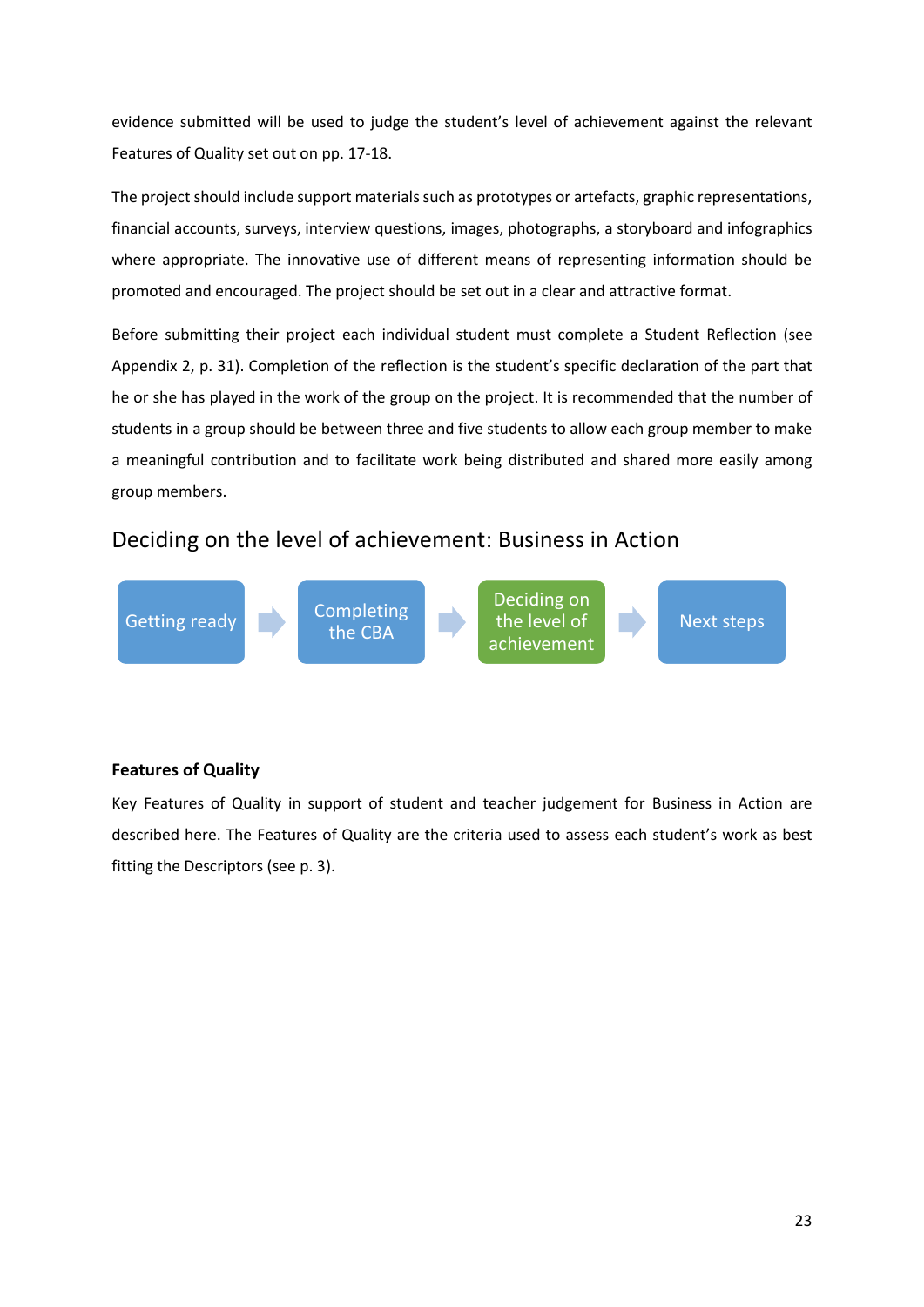## <span id="page-19-0"></span>Features of Quality: Business in Action

#### **Exceptional**

- The student uses a highly effective research method to collect data and demonstrates a high level of analysis of his/her data findings.
- The evaluation of the collective research findings is of excellent quality, demonstrating a consideration of different points of view and the credibility of sources of information.
- **•** The action plan demonstrates ambition and creativity and is based on a sound, evidence-based judgement of all the information available to the student. It is completed to a very high standard.
- The project is completed to a very high standard, is very comprehensive and represents information in a variety of different formats e.g. visual, written, with little scope for improvement.
- The individual Student Reflection describes clearly and in detail how the student engaged at an exceptional level in all stages of the project. It presents a meaningful reflection on his/her experience of group work.

#### **Above expectations**

- The student uses an effective research method to collect data and demonstrates a good analysis of the data findings.
- **•** The evaluation of the collective research findings is of very good quality, demonstrating some consideration of other points of view and the credibility of sources of information.
- **■** The action plan demonstrates an evidence-based judgement of the information available to the student. It is completed to a high standard.
- The project is complete and presented in a clear and organised manner, with some scope for improvement.
- The individual Student Reflection demonstrates how the student engaged fully in all stages of the project. It presents some reflection on his/her experience of group work.

#### **In line with expectations**

- The student uses an acceptable research method to collect data although the analysis of the data findings lacks depth.
- The evaluation of the collective research findings is sufficient, although there is limited consideration of other points of view and the credibility of sources of information.
- The action plan is completed to a good standard displaying a reasonably sound judgement of the evidence.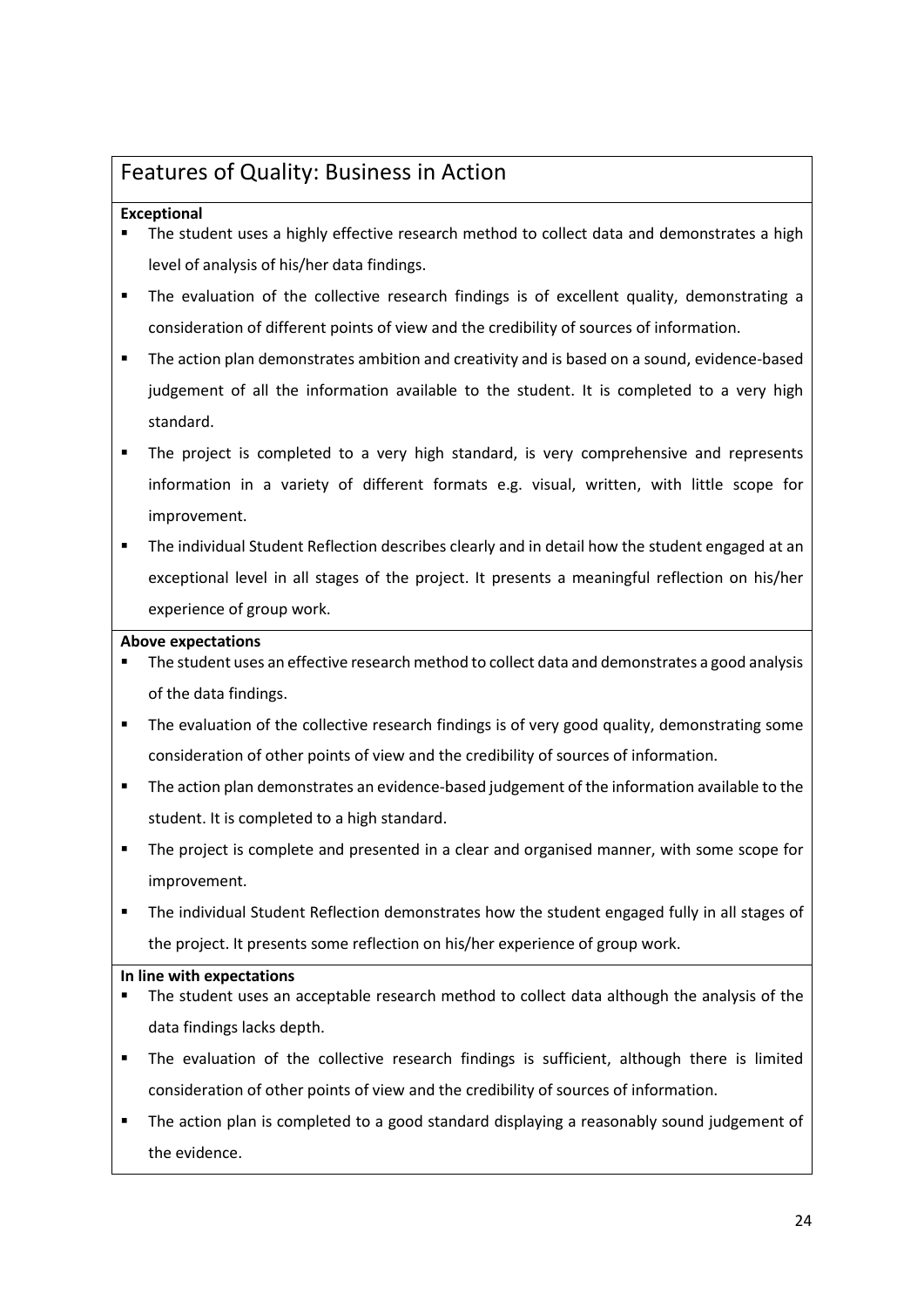- **•** The project has some omissions but overall is complete and is presented in an organised manner.
- The individual Student Reflection provides some evidence of how the student engaged at some stages of the project. Reflections on his/her experience of group work are limited.

#### **Yet to meet expectations**

- **•** The student uses an ineffective research method to collect data and the analysis of the data findings is cursory.
- The evaluation of the collective research findings is poor, demonstrating little consideration of other points of view or the credibility of the sources of information.
- The action plan demonstrates a judgement of the evidence, though the evidence on which it is based is flawed in places.
- **•** The project provides a very basic summary of information, omits important elements and lacks clarity in its presentation.
- The individual Student Reflection demonstrates limited engagement by the student in the project. The reflection on his/her experience of group work is very narrow.

These Features of Quality will be applied to authentic examples of student work. Arising from this process:

- adjustments may be made to the Features of Quality
- amended Features of Quality, where necessary, will be published in the assessment guidelines and
- annotated examples of student work will be published on [www.curriculumonline.ie.](http://www.curriculumonline.ie/)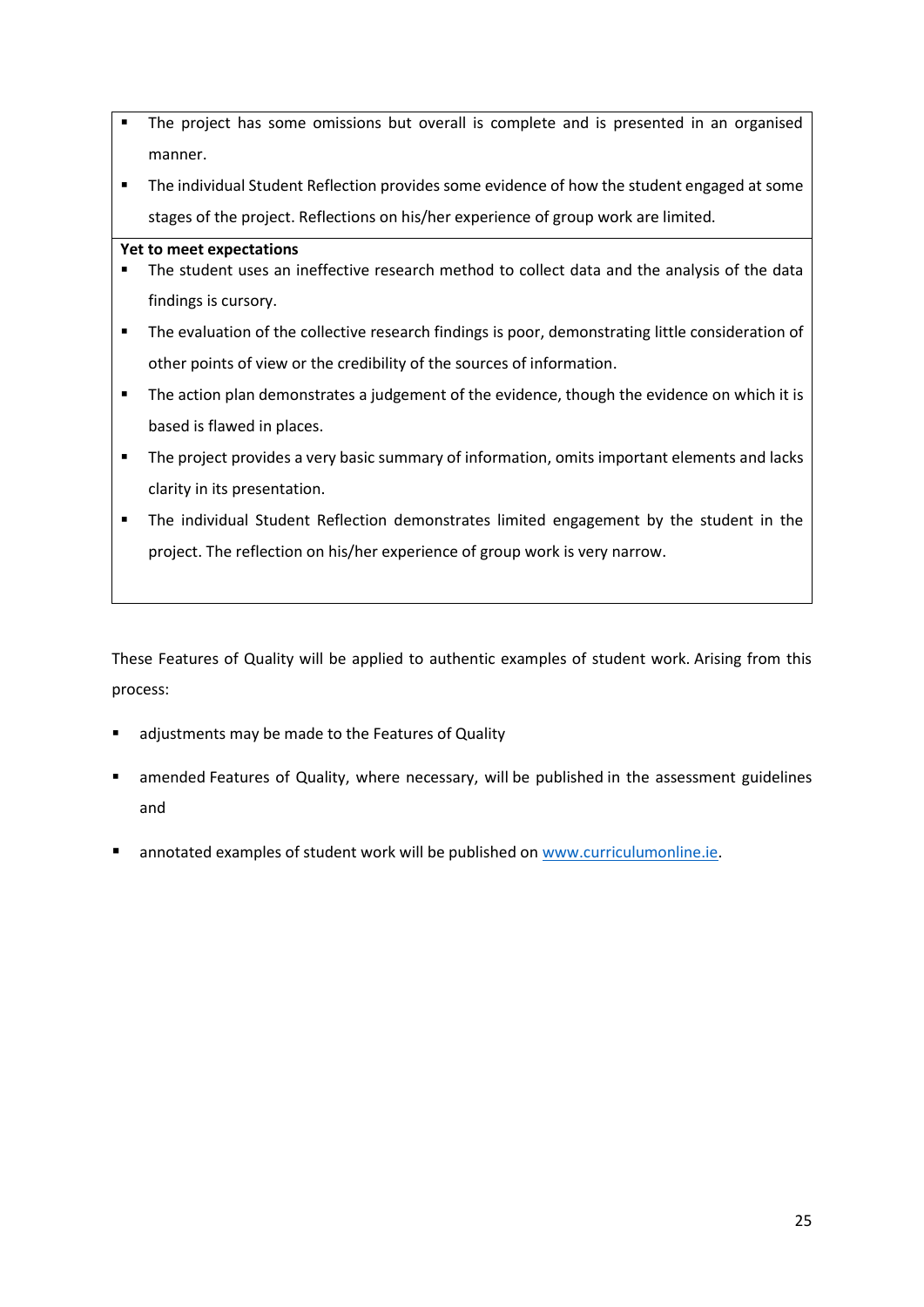#### Next steps



#### **Subject Learning and Assessment Review meeting**

Shared understanding of standards within junior cycle will arise through professional discussion in Subject Learning and Assessment Review meetings, where staff bring their own examples of student work and compare their judgements with other colleagues and with annotated examples of student work provided by the NCCA. Over time, this process will help develop a greater understanding of standards and ensure consistency of judgement about student performance.

Samples of Classroom-Based Assessment 1: Business in Action by students will be gathered/recorded for discussion at the Subject Learning and Assessment Review meetings. In preparation for the Subject Learning and Assessment Review meeting, each teacher will identify one sample of students' work for each descriptor, where feasible, and will have these available for discussion at the meeting. Further details on managing and participating in the Subject Learning and Assessment Review meeting are included in the Appendix and are available online at [https://www.ncca.ie/en/junior](https://www.ncca.ie/en/junior-cycle/assessment-and-reporting/slar-meetings)[cycle/assessment-and-reporting/slar-meetings.](https://www.ncca.ie/en/junior-cycle/assessment-and-reporting/slar-meetings)

The key date to establish at the outset is the date to be set aside for the Subject Learning and Assessment Review. In setting the date the school should be guided by the Key Dates for Classroom-Based Assessments provided by the NCCA at <https://www.curriculumonline.ie/Junior-cycle> and [https://www.ncca.ie/en/junior-cycle/assessment-and-reporting/slar-meetings.](https://www.ncca.ie/en/junior-cycle/assessment-and-reporting/slar-meetings) Once the school has decided on this date the teachers and students can plan for the completion of the Classroom-Based Assessment.

#### **Using feedback**

Providing effective feedback is a crucial step in using Business in Action to support learning. Students will be informed of the Descriptor they have been awarded once the SLAR meeting has taken place and its outcomes have been processed. However, effective feedback goes beyond the naming of the Descriptor awarded. Feedback on the strengths of the student's work, and on areas for improvement can be used to support their future learning. Further information on the use of feedback can be found a[t http://juniorcycle.ie/Assessment.](http://juniorcycle.ie/Assessment)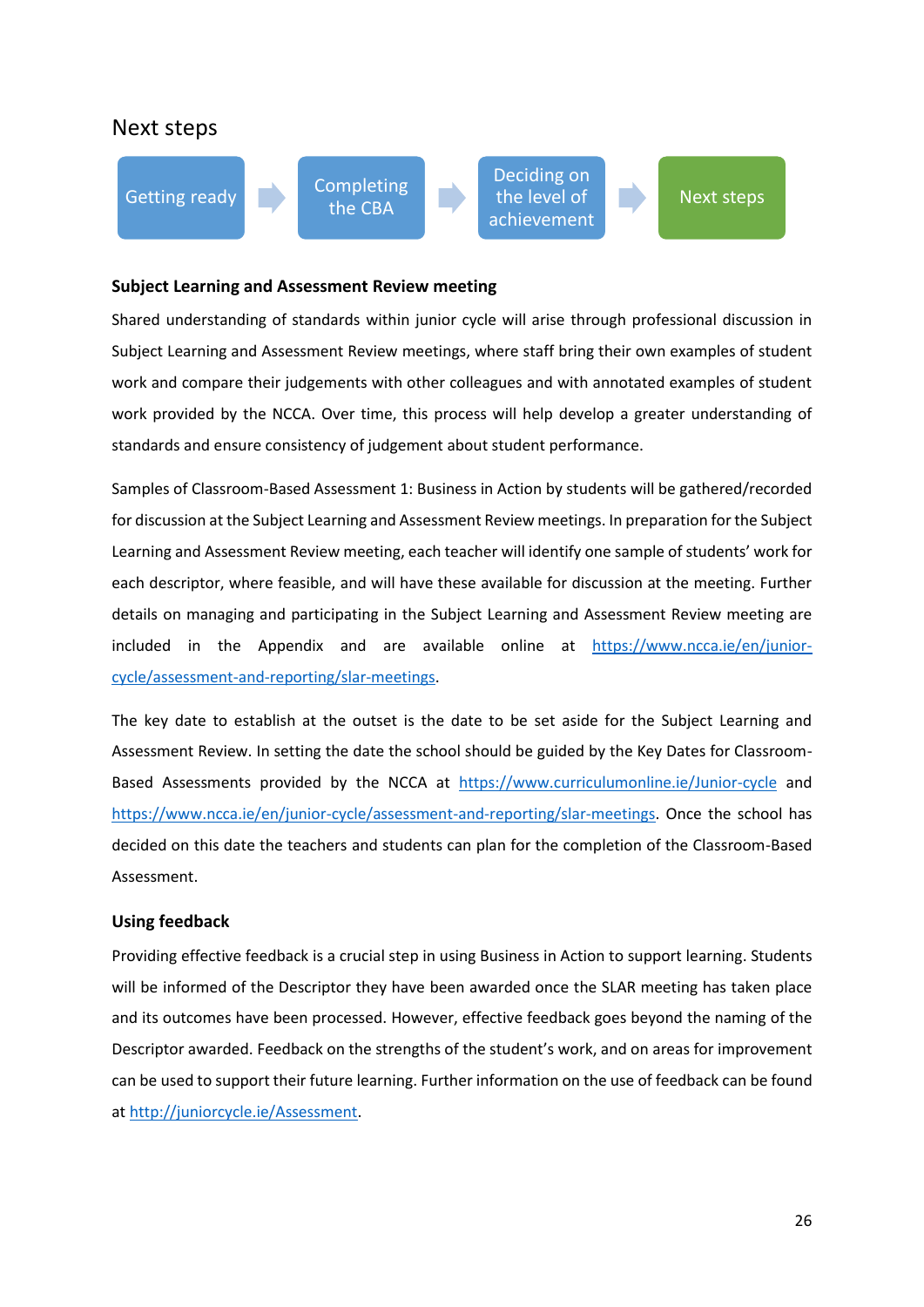## **Querying a result**

Queries in relation to the Descriptors awarded for Business in Action, where they arise, will be dealt with by the school.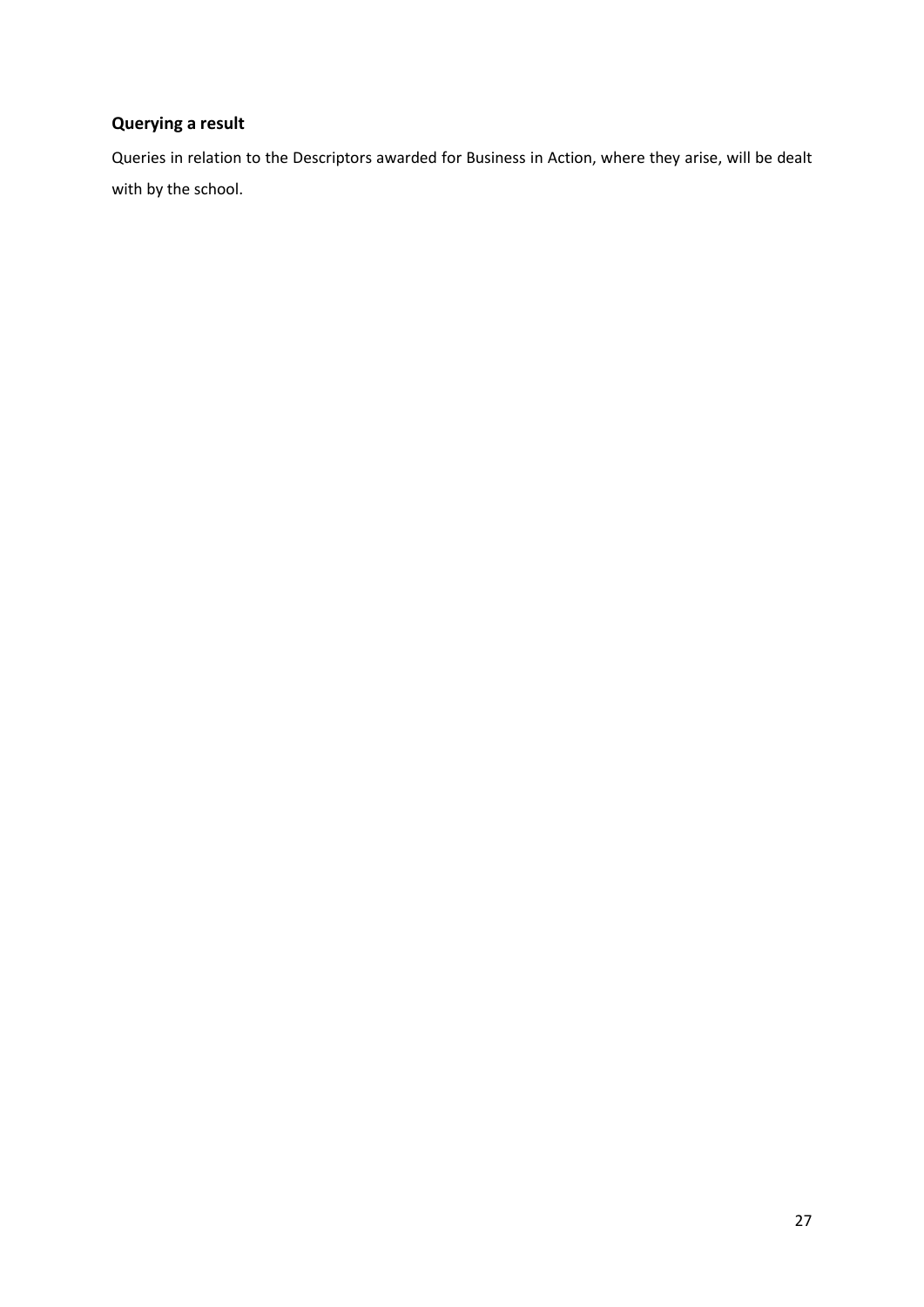## <span id="page-23-0"></span>Classroom-Based Assessment 2: Presentation

This Classroom-Based Assessment has two priorities: to give students the opportunity to apply their knowledge, skills and understanding to real-life settings, and to develop their communication skills. The Presentation allows students to: develop their self-awareness as learners; to evaluate evidence and reflect on their values; to demonstrate how they can communicate competently using a range of tools prevalent in the business environment; and to make considered decisions and recommendations.

This Classroom-Based Assessment helps students to apply course learning to their daily lives, integrate theoretical ideas to practical contexts and begin to develop reflective skills. It is designed to build on the positive dialogue between students and teachers on business-related interests throughout the three years of study.

The Presentation is an individual project. It comprises of three areas of activity:

- Investigating
- Making informed judgements
- Communicating.

Students may collaborate with classmates in gathering relevant information but teachers should ensure that each student is able to individually produce evidence to meet the Features of Quality for this assessment.

The main learning outcomes to be assessed through the Presentation are:

| l Personal Finance  | Enterprise              | Our Economy         |
|---------------------|-------------------------|---------------------|
| 1.3, 1.7, 1.9, 1.10 | 2.1, 2.2, 2.4, 2.5, 2.6 | 3.1, 3.5, 3.9, 3.10 |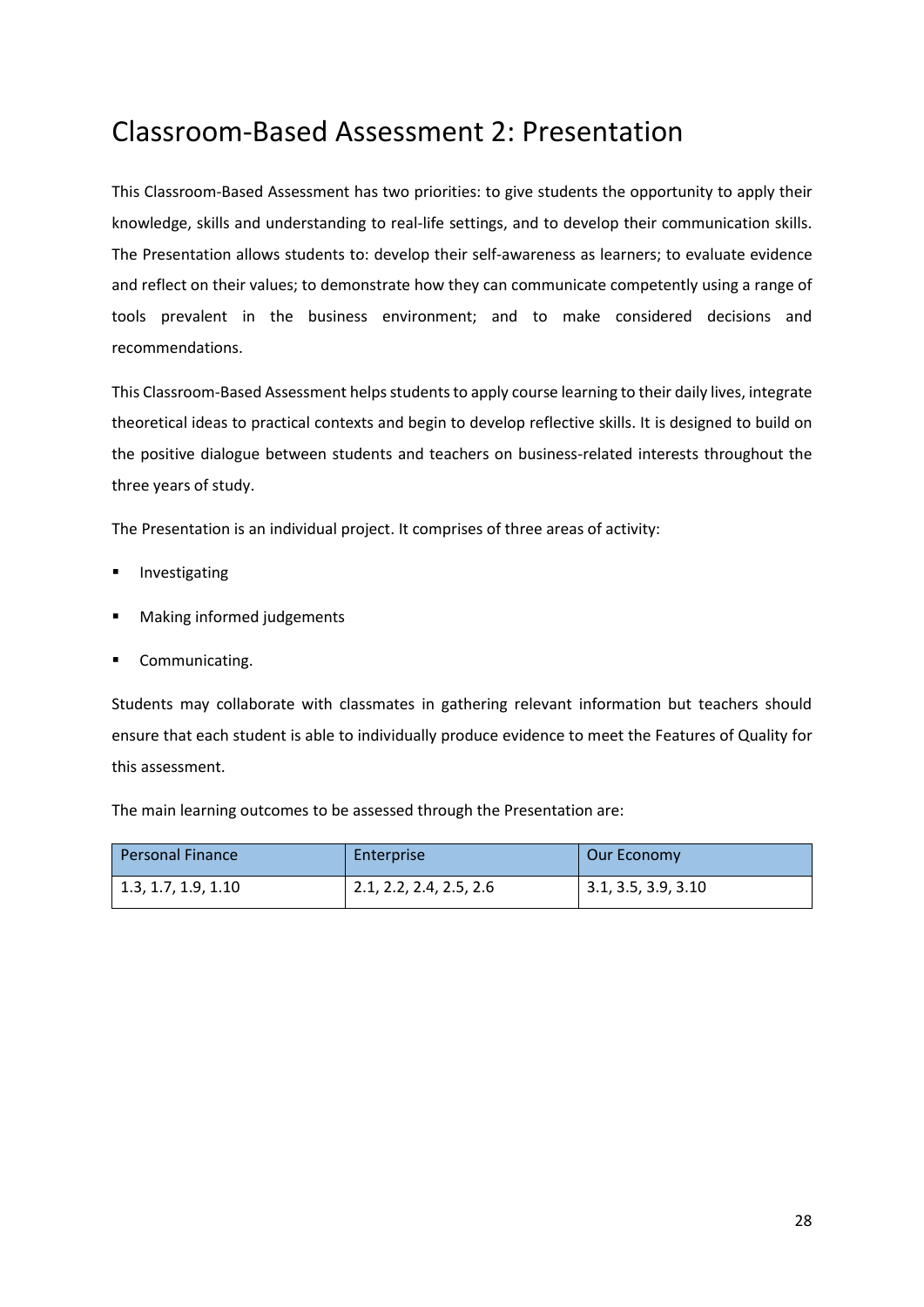## Getting ready



Next steps

#### **Student preparation**

Students should have developed sufficient knowledge, skills and understanding to undertake a presentation. As part of ongoing teaching, learning and assessment of the learning outcomes for Business Studies, students are given opportunities to develop communication skills as they realise various learning outcomes. These communication skills include an ability to discuss and debate, to listen to and express an opinion, to use language and numbers to communicate, and to communicate using digital technology. As students make progress through their course of study they should be encouraged to identify issues, topics, individuals or organisations they want to know more about, to discuss current affairs that appear in the media, or to explore concerns of a local or global nature that are relevant to business. While the Classroom-Based Assessment is summative, it has a formative value and should be used as a tool to provide feedback to teachers, students and parents on student progress and learning. From the outset, students should be familiar with the Features of Quality used to judge the quality of their work in this area.

#### **Teacher preparation**

In order to prepare for the Classroom-Based Assessment, teachers should familiarise themselves with the following documentation:

- Junior Cycle Business Studies curriculum specification: [http://curriculumonline.ie/Junior](http://curriculumonline.ie/Junior-cycle/Junior-Cycle-Subjects/Business-Studies)[cycle/Junior-Cycle-Subjects/Business-Studies](http://curriculumonline.ie/Junior-cycle/Junior-Cycle-Subjects/Business-Studies)
- Annotated samples of student work: http://curriculumonline.ie/Junior-cycle/Junior-Cycle-Subjects/Business-Studies/Examples-of-Student-Work
- Assessment in junior cycle[: https://www.ncca.ie/en/junior-cycle/assessment-and-reporting](https://www.ncca.ie/en/junior-cycle/assessment-and-reporting)

The Presentation is completed over **three weeks**. In preparation, teachers will discuss the assessment with colleagues and plan any teaching and revision that may be required. It will be important to set the times and dates for carrying out the assessment as early as possible. It is recommended that a date for the Subject Learning and Assessment Review is established at the outset to assist in the planning, implementation and reviewing of the Classroom-Based Assessment.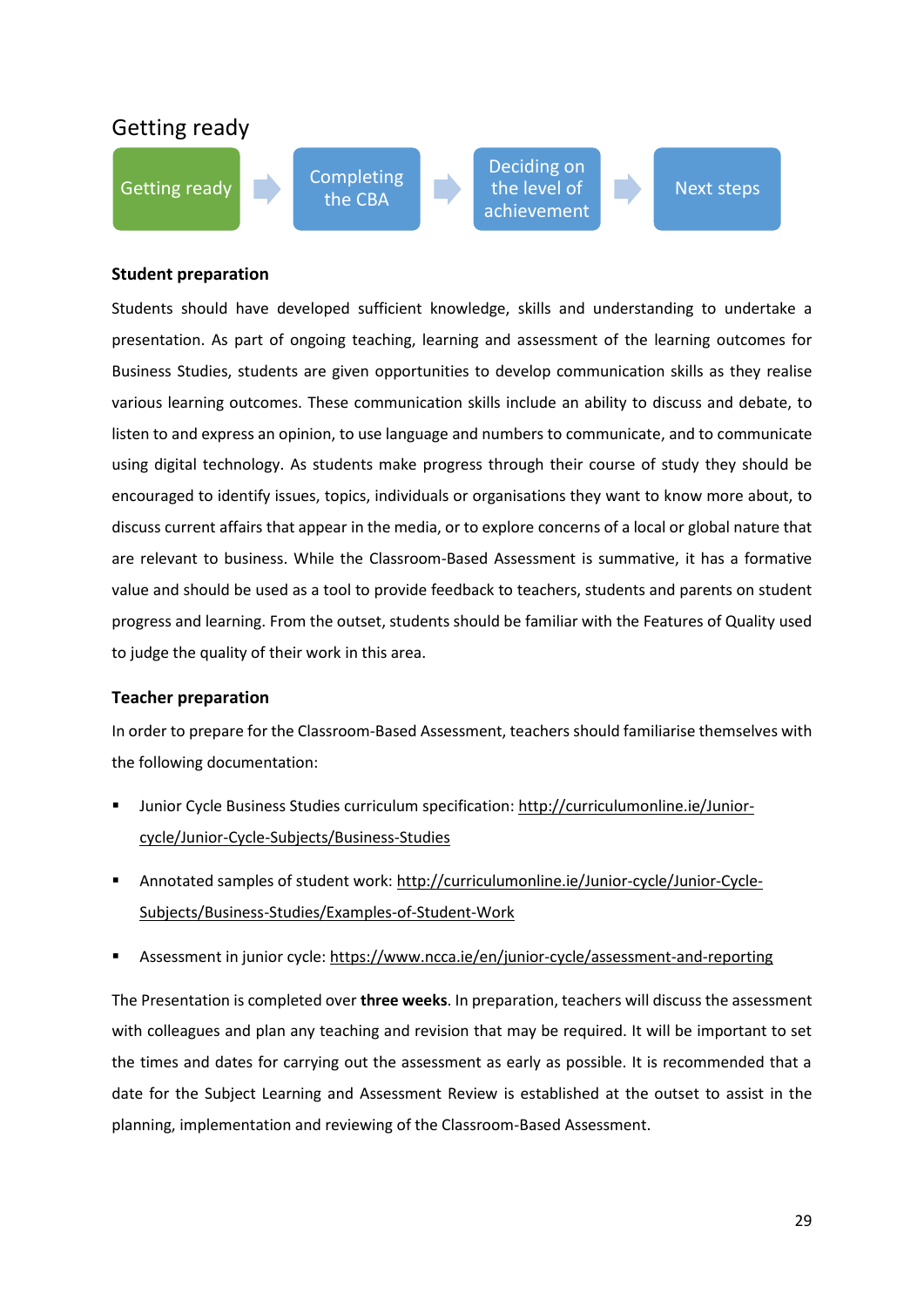## <span id="page-25-0"></span>Completing the Classroom-Based Assessment 2: Presentation

Getting ready Completing the CBA Assessing the CBA **Next steps** 

Over the course of **three weeks** the student will engage in three areas of activity which contribute to the generation of their evidence of learning and achievement in the Classroom-Based Assessment:

- Investigating
- Reflecting on learning
- Communicating.

#### **1. Investigating**

The Presentation requires the student to investigate and present on a business-related topic. The chosen topic may be directly related to specific course content or the student may decide to study an issue of personal or local relevance, provided it is related to the business environment.

Some potential topics are:

- Field visit to a local enterprise
- Investigation of a business-related story in the media
- Leaders in the Irish business field
- Investigation of the impact of an organisation on a community
- **Consumerism**
- Investigation of a current economic issue
- Careers in business

The student is precluded from presenting on his/her Business in Action Classroom-Based Assessment.

Once the student has decided on his/her topic of interest, he/she will undertake some original investigative work in order to find out more about the topic. The student will begin to gather information from primary and/or secondary sources e.g., organising a meeting/interview or online research. As the topic options are very broad, given their age, ability, interests and the timeframe involved, the student should focus on one aspect of the topic.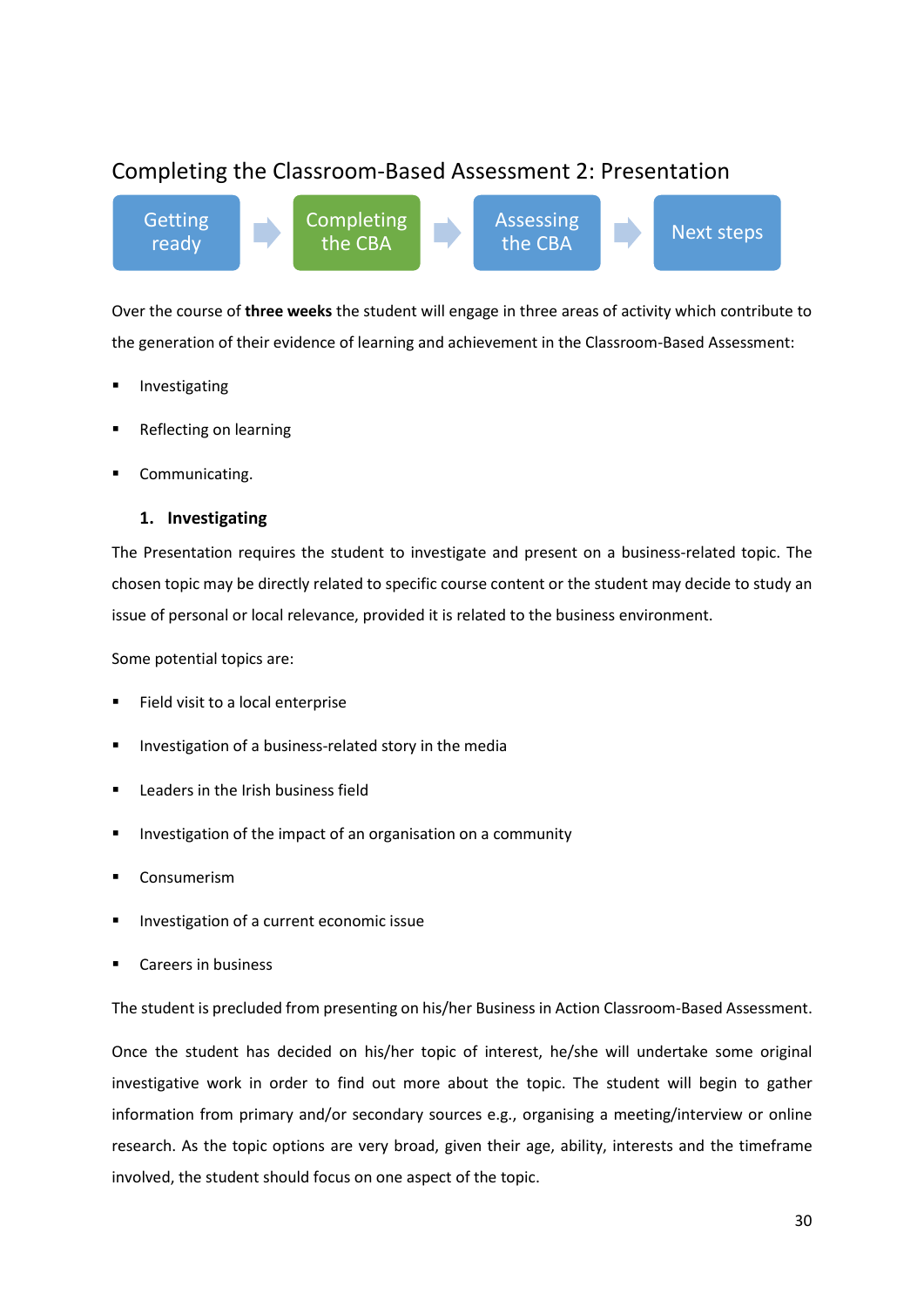It is important for the student to record the source(s) of all the information gathered in order to be able to assess its reliability and quality. Many business-related topics can be looked at from different perspectives and students should be encouraged to consider differing viewpoints.

#### **2. Reflecting on learning**

Having undertaken some original investigative work on the business-related topic, the students should:

- Evaluate what they have learned about the business environment as a result of the investigation
- Reflect on whether/how they sees the world differently and whether/how their behaviour has changed having engaged with this topic.

This will include, for example:

- Exploring the importance of the topic for personal, local, social or environmental relevance
- Applying their knowledge, understanding and ideas relevant to the chosen topic
- Explaining different opinions related to the chosen topic where appropriate
- Reflecting on what they thought about the topic before the investigation and what they think now
- Reflecting on whether/how their behaviour or attitudes have changed having found out more about the topic.

In other words, the student should aim to develop a personal opinion in relation to the businessrelated topic. Justification for holding this opinion should be sourced in the original investigative work.

#### **3. Communicating**

Each student will present orally on what they have learned having examined a business-related topic. The information should be presented in their own words to demonstrate personal understanding of the knowledge and ideas relevant to the chosen topic. A priority for this assessment is to encourage confidence in a student's presentation and communication skills. Students should be encouraged to experiment with and practise their presentation. Although this phase of the task is monitored by the teacher, the preparation is the student's own work, carried out individually or in active, meaningful collaboration as part of a group.

The presentation should be structured along the following lines:

- Identify and provide a brief overview of the business-related topic
- Explain their interest in the topic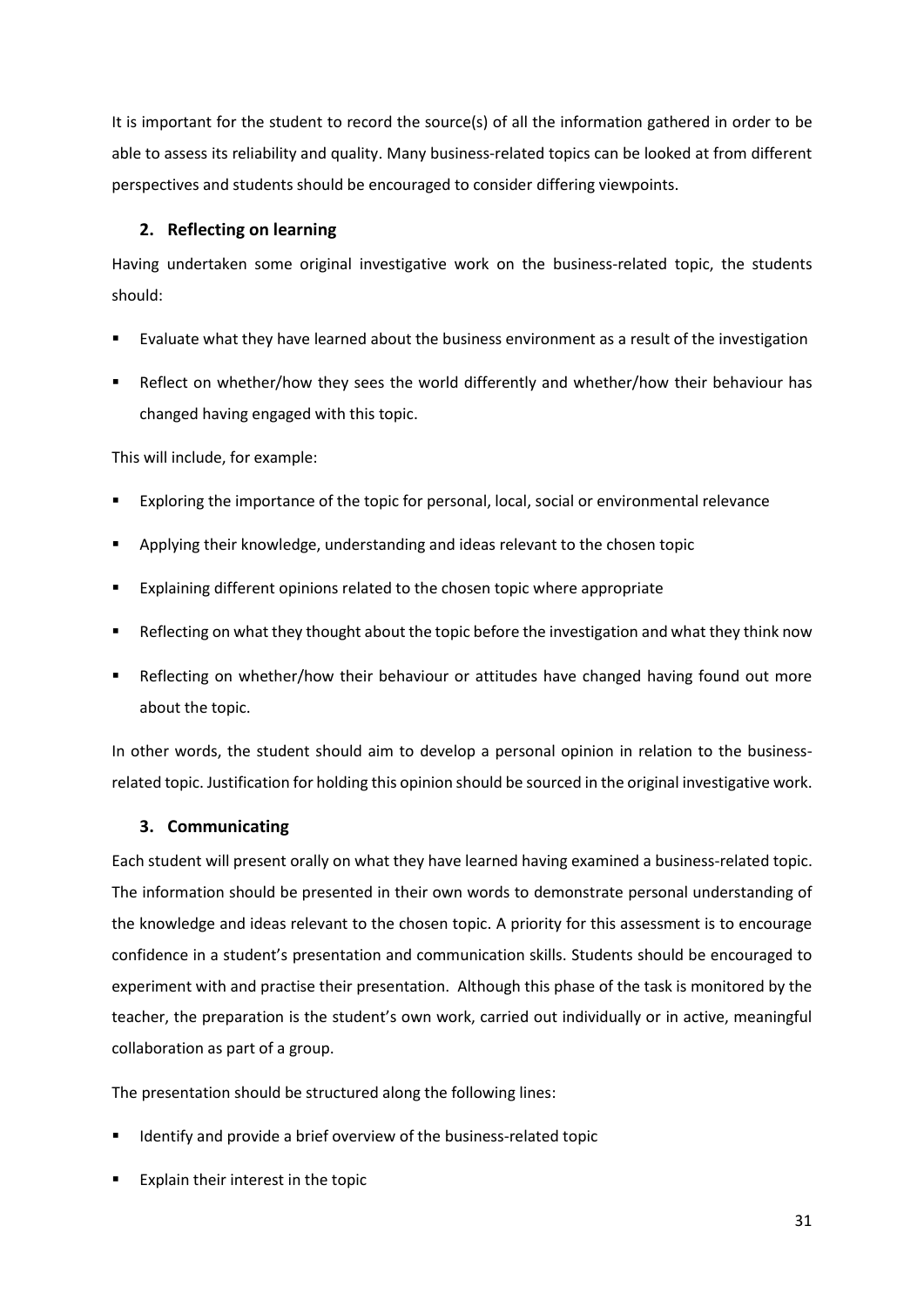- Evaluate what they have learned about the business environment as a result of their investigation of the topic
- Reflect on whether/how they see the world differently and how their behaviour has changed having engaged with the project
- Present an opinion on the business-related topic
- Demonstrate the development of their communication skills.

#### **Evidence of learning**

As a guideline, the presentation should last up to three minutes per student including time set aside for engagement with the audience. Teacher support for the student's communication, in the form of questions or interventions, may be part of the presentation. A student may speak with or without notes, and a reading of a prepared script is allowable.

Students can use a range of different support materials and tools, such as stimulus material, digital technology, tabular or graphic representations, posters, or storyboard, taking into account a school's unique context and the abilities and interests of the individual students. The use of different support materials to support the oral presentation is encouraged and rewarded when used to scaffold the presentation where appropriate.

The presentation is completed by the student as an individual.

### Deciding on the level of achievement: Presentation



#### **Features of Quality**

Key Features of Quality in support of student and teacher judgement for the Presentation are described here. The Features of Quality are the criteria used to assess each student's work as best fitting the Descriptors (see page 3).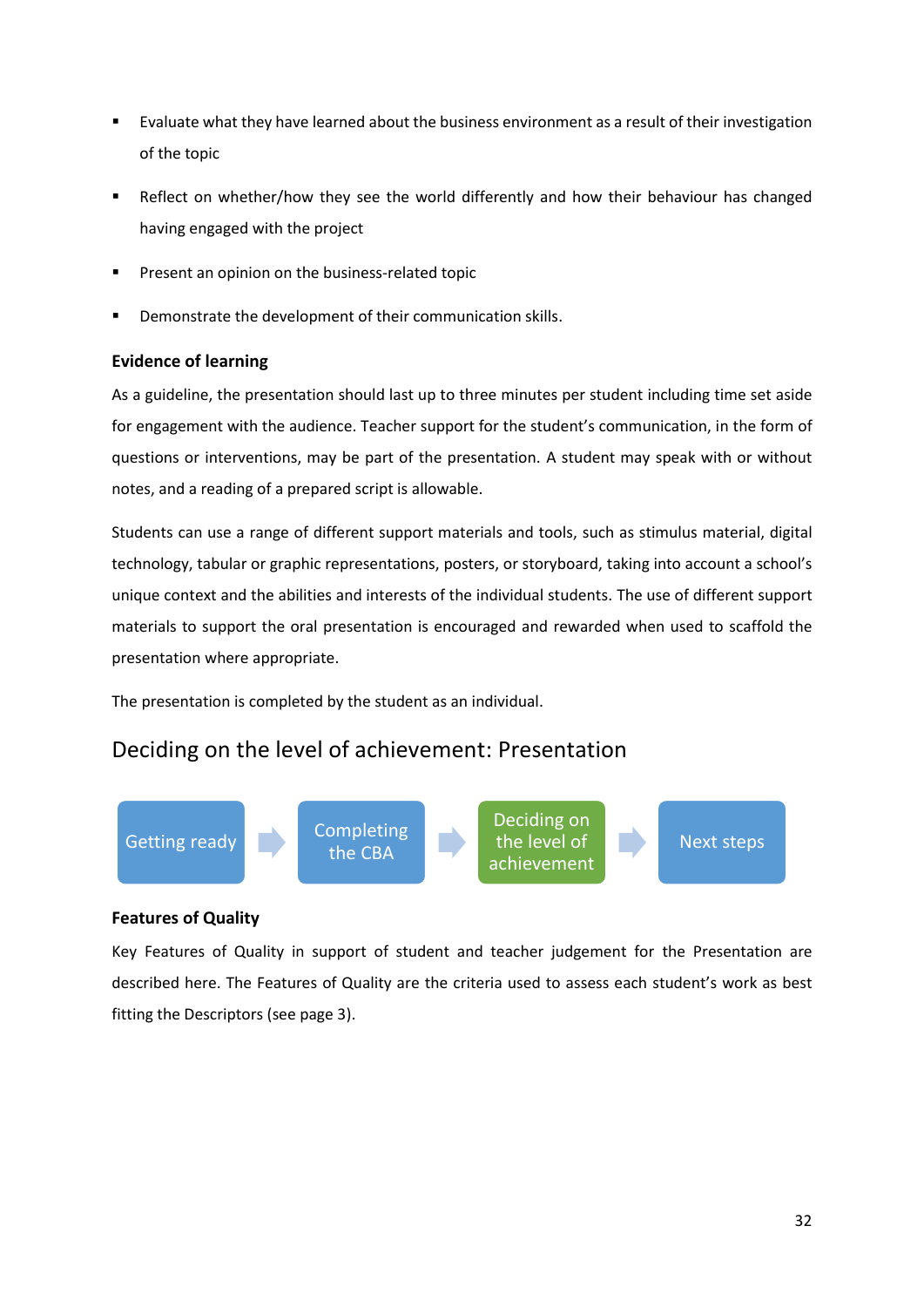## <span id="page-28-0"></span>Features of Quality: Presentation

#### **Exceptional**

- The student communicates eloquently and very confidently, displaying a very comprehensive knowledge of the topic, and the presentation is very well-structured.
- **•** The support material chosen displays creativity and is used very effectively to captivate the audience.
- **•** The student's reflections on the topic are of excellent quality, demonstrating clearly how the student's point of view has developed or evolved over time.

#### **Above expectations**

- The student communicates clearly, competently and with confidence, displaying a very good knowledge of the topic, and the presentation is well-structured.
- The support material is well-chosen to interest the audience, displaying some creativity.
- **The student's reflections on the topic are of very good quality.**

#### **In line with expectations**

- The student communicates well displaying a good knowledge of the topic but lacks some confidence and the presentation is unclear in places.
- **E** The support material chosen is appropriate but not used to its full potential.
- The student displays an ability to reflect on their own perspective of the topic.

#### **Yet to meet expectations**

- **•** The student does not communicate clearly or confidently, displaying a very limited knowledge of the topic, and the presentation lacks structure.
- The support material chosen is used in a basic manner.
- The student's reflections on the topic are narrow and of poor quality.

These Features of Quality will be applied to authentic examples of student work. Arising from this process:

- adjustments may be made to the Features of Quality
- amended Features of Quality, where necessary, will be published in the assessment guidelines and
- annotated examples of student work will be published on www.curriculumonline.ie.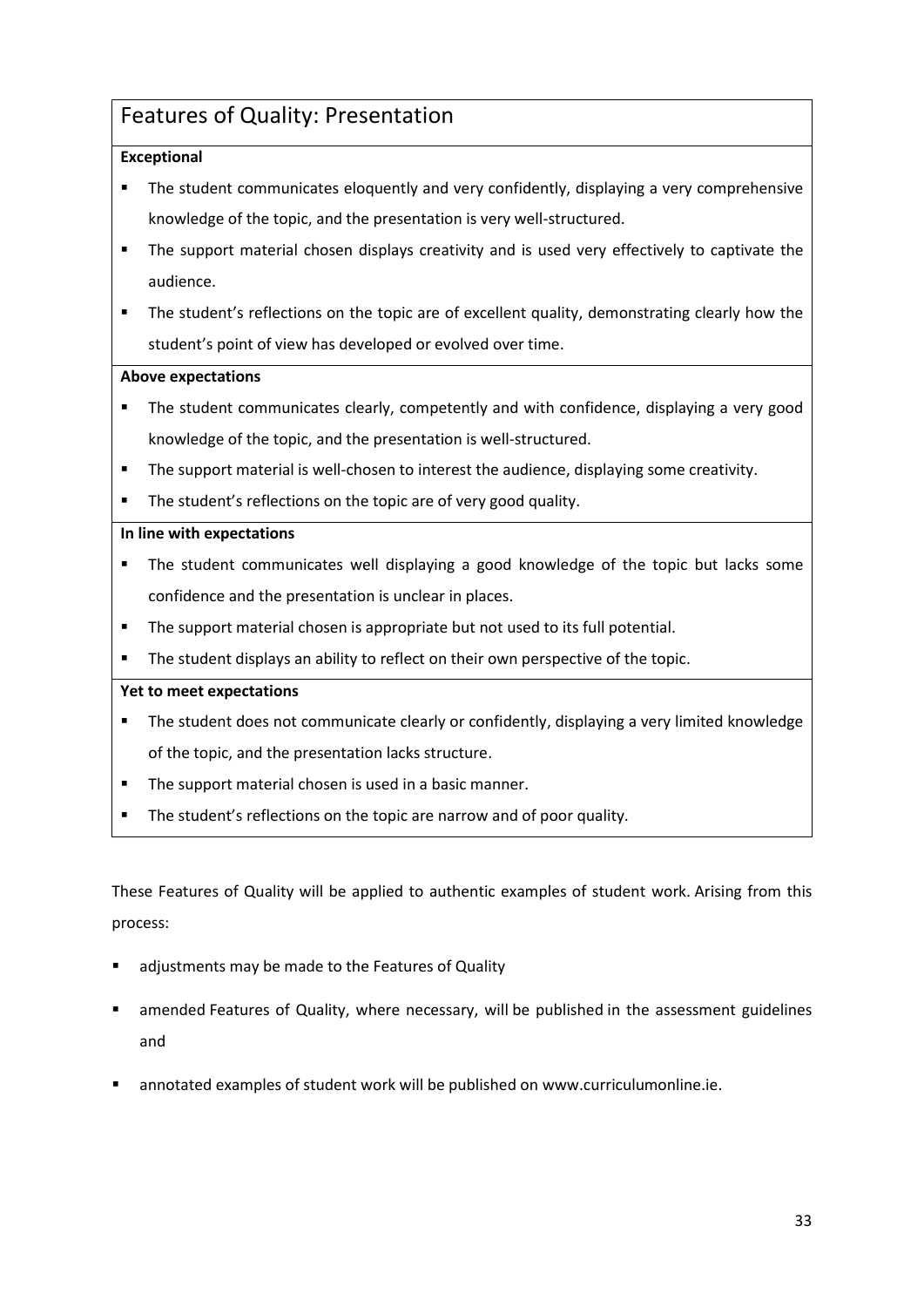#### Next steps



#### **Assessment Task**

Students complete a written Assessment Task to be submitted to the State Examinations Commission for marking as part of the state-certified examination for Business Studies. It will be allocated 10% of the marks used to determine the grade awarded by the State Examinations Commission. The Assessment Task is directly related to the nature and focus of the second Classroom-Based Assessment, the Presentation, where the knowledge and skills developed by students emerge from their investigation, growing awareness of and presentation of a topic related to the business environment. The purpose of the Assessment Task is for students to undertake a focused reflection on their individual Presentation.

The Assessment Task will assess the students in aspects of their learning including:

- Their ability to evaluate new knowledge or understanding that has emerged through their experience of the Presentation
- Their capacity to reflect on the skills they have developed in undertaking the Presentation
- Their ability to reflect on how their value system has been influenced through their experience of the Presentation.

The Assessment Task is at a Common Level and the questions posed will take into account the broad cohort of students taking the assessment. It consists of two stages: firstly, discussing and evaluating their individual presentations; and secondly, reflecting on and writing about their experiences as presenters. The Assessment Task takes place over a double class period or two single class periods, a minimum of 80 minutes. The first class period is used for preparation purposes. The second class period is used for writing up their response. The student response is written into a pro-forma booklet and the school forwards the completed student booklets for the Assessment Task in accordance with arrangements set out by the SEC.

The mark awarded for the Assessment Task will be aggregated by the SEC with the mark awarded for the examination to determine the overall grade for the state-certified final examination in Business Studies.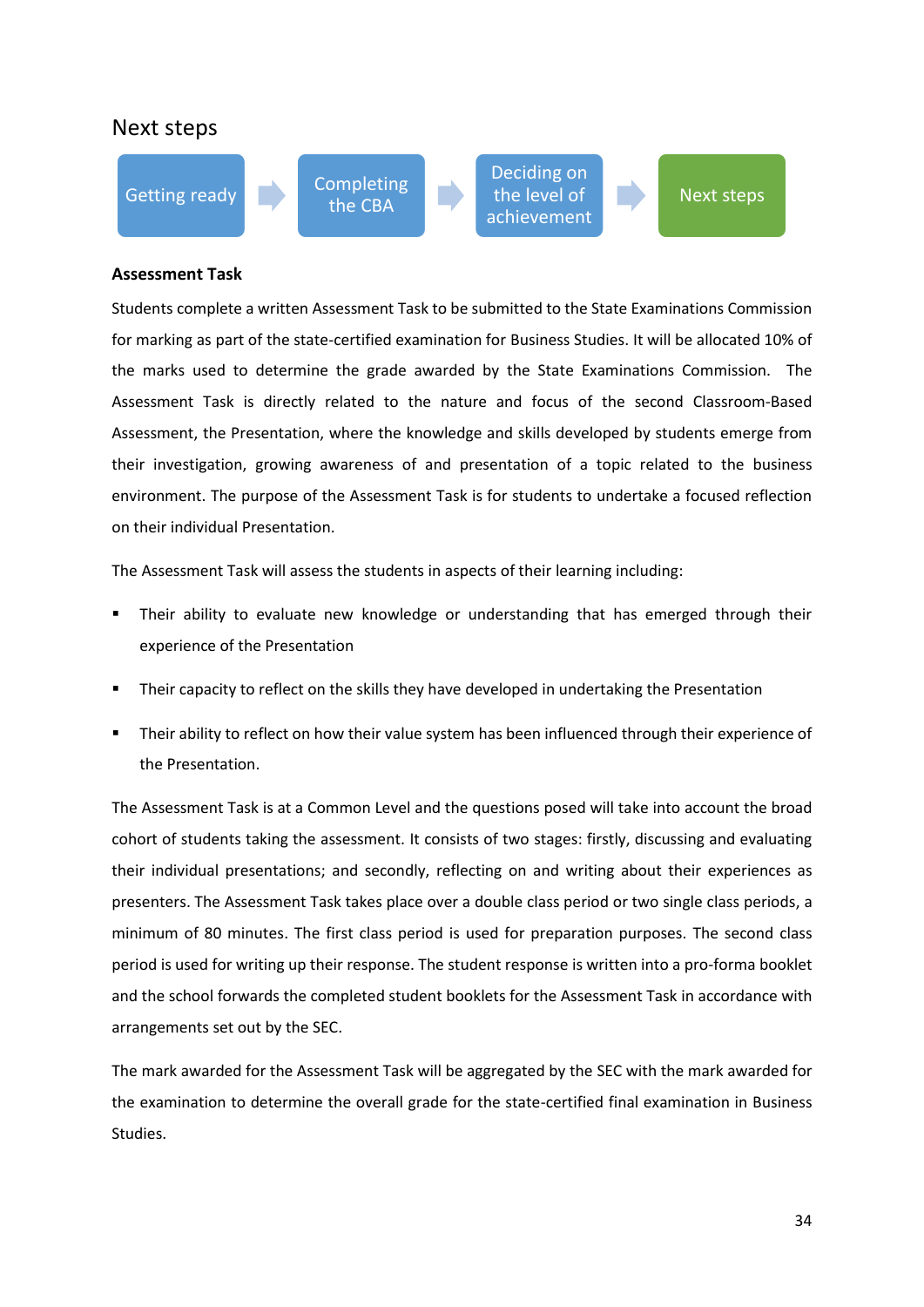Where a student is absent for the completion of all or part of the Assessment Task, schools should make local arrangements in the school to allow the student to complete the task as close as possible to the timeframe scheduled for completion.

#### **Subject Learning and Assessment Review meeting**

A Subject Learning and Assessment Review meeting will be organised subsequent to completion of the second Classroom-Based Assessment, Presentation. Samples of Classroom-Based Assessment 2: Presentation by students will be gathered/recorded for discussion at the Subject Learning and Assessment Review meetings. In preparation for the Subject Learning and Assessment Review meeting, each teacher will identify one sample of students' work for each descriptor, where feasible, and will have these available for discussion at the meeting. Any audio or audio-visual recording device, such as a tablet, mobile phone, laptop or video camera, available in the school can be used for this purpose. School rather than personal devices should be used. The recording should take place with cognisance of child protection guidelines and in line with the school's acceptable use and data protection policies.

Further details on managing and participating in the Subject Learning and Assessment Review meeting are included in the Appendix and are available online at [https://www.ncca.ie/en/junior](https://www.ncca.ie/en/junior-cycle/assessment-and-reporting/slar-meetings)[cycle/assessment-and-reporting/slar-meetings.](https://www.ncca.ie/en/junior-cycle/assessment-and-reporting/slar-meetings)

The key date to establish at the outset is the date to be set aside for the Subject Learning and Assessment Review. In setting the date the school should be guided by the Key Dates for Classroom-Based Assessments provided by the NCCA at <https://www.curriculumonline.ie/Junior-cycle> and [https://www.ncca.ie/en/junior-cycle/assessment-and-reporting/slar-meetings.](https://www.ncca.ie/en/junior-cycle/assessment-and-reporting/slar-meetings) Once the school has decided on this date the teachers and students can plan for the completion of the Classroom-Based Assessment.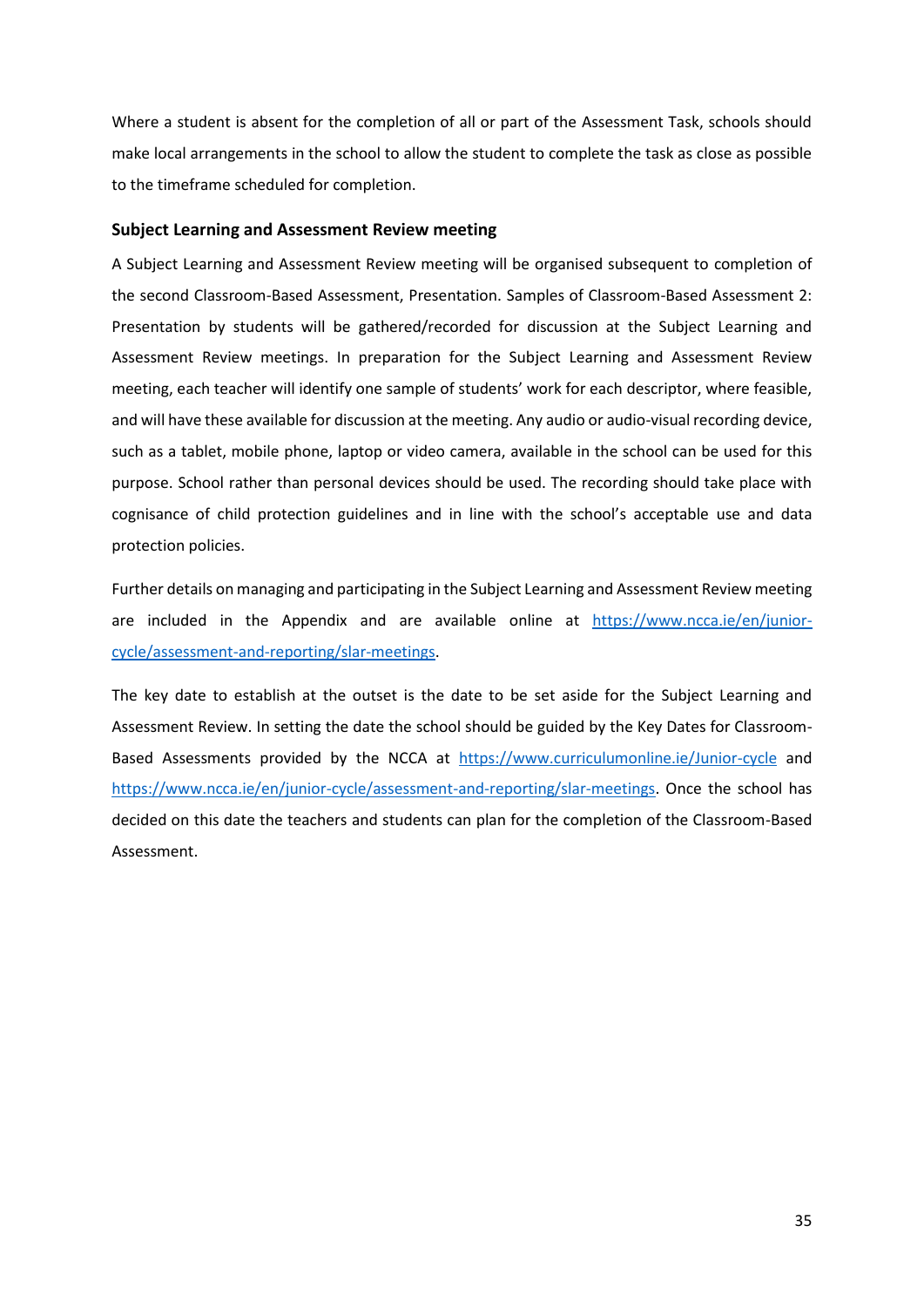## <span id="page-31-0"></span>Recording and reporting results from Classroom-Based Assessments

Following the Subject Learning and Assessment Review each individual teacher re-considers the judgement they had made of their student's work, based on the outcomes of the meeting, and where necessary makes the appropriate adjustments to the level of achievement awarded to the work. The descriptors awarded are used in reporting progress and achievement to parents and students as part of the school's ongoing reporting procedures and through the Junior Cycle Profile of Achievement (JCPA).

Where it arises that a student does not submit any work for their Classroom-Based Assessment, a descriptor cannot be awarded, as there is no work to discuss against the Features of Quality. In such cases, 'Not reported' should be selected when inputting results for the JCPA. Further information in relation to reporting Classroom-Based Assessment descriptors for the JCPA is available from the DES at the following link: [https://www.education.ie/en/Schools-Colleges/Services/Returns/Post-Primary-](https://www.education.ie/en/Schools-Colleges/Services/Returns/Post-Primary-Online-Database-P-POD-Project/)[Online-Database-P-POD-Project/](https://www.education.ie/en/Schools-Colleges/Services/Returns/Post-Primary-Online-Database-P-POD-Project/)

#### **Appealing or querying a result**

Student appeals regarding the state-certified examination grade, inclusive of the Assessment Task, will be processed as per the current appeal arrangements. Queries in relation to the Presentation, where they arise, will be dealt with by the school.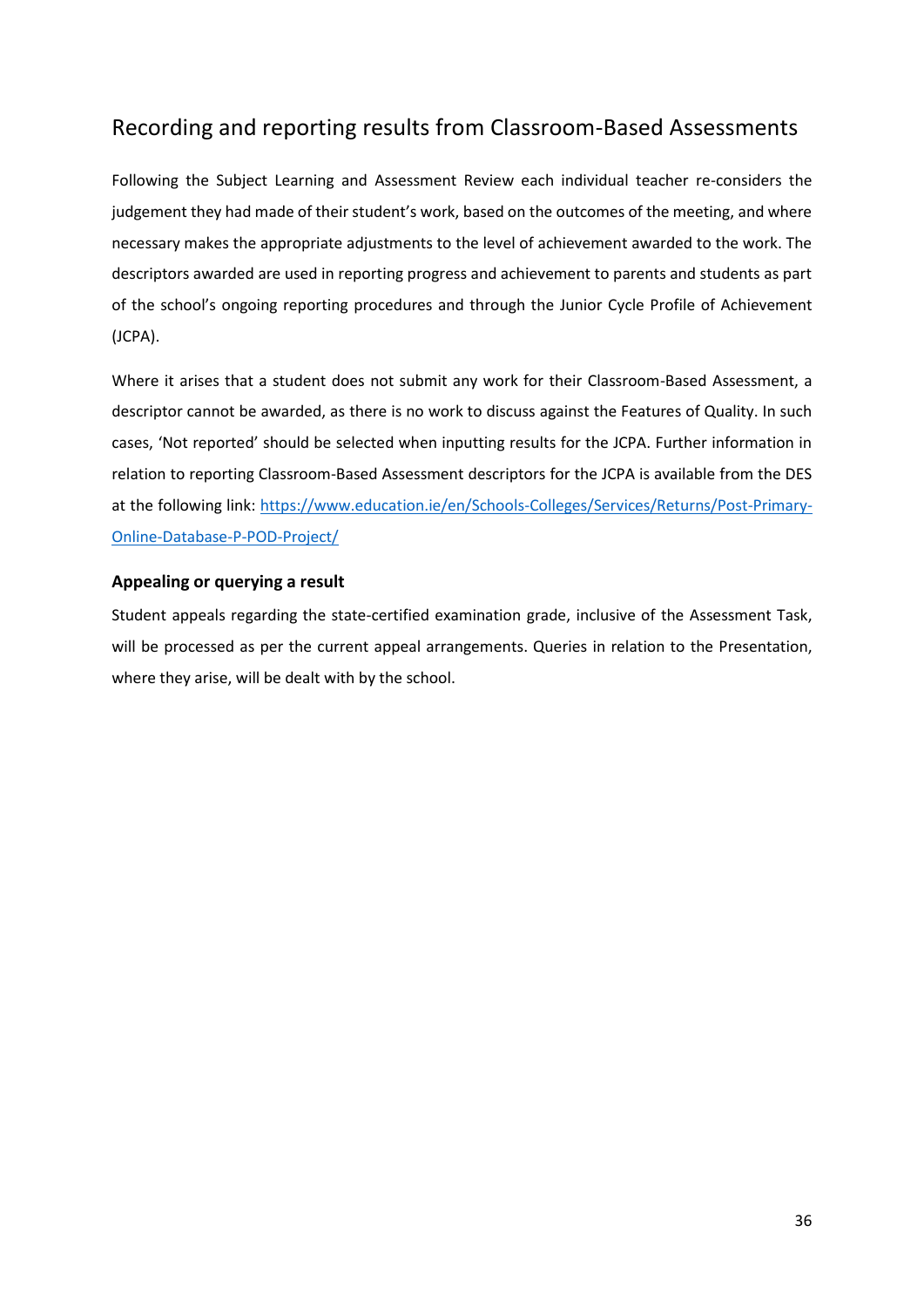## <span id="page-32-0"></span>Appendix 1: Business in Action – Template for Student Research

| Project option: Enterprise in Action                                                 |                           |
|--------------------------------------------------------------------------------------|---------------------------|
| Economics in Action                                                                  |                           |
| Finance in Action                                                                    |                           |
|                                                                                      |                           |
| Title of your project                                                                | Student name              |
|                                                                                      |                           |
|                                                                                      |                           |
| Method of research                                                                   | Field (primary) research  |
|                                                                                      |                           |
|                                                                                      | Desk (secondary) research |
|                                                                                      |                           |
| 1.1 Introduction: Outline briefly the purpose of your research                       |                           |
|                                                                                      |                           |
|                                                                                      |                           |
|                                                                                      |                           |
|                                                                                      |                           |
|                                                                                      |                           |
|                                                                                      |                           |
|                                                                                      |                           |
|                                                                                      |                           |
|                                                                                      |                           |
|                                                                                      |                           |
|                                                                                      |                           |
| 1.2 Method of research: Explain briefly why you have chosen your method of research  |                           |
|                                                                                      |                           |
|                                                                                      |                           |
|                                                                                      |                           |
|                                                                                      |                           |
|                                                                                      |                           |
|                                                                                      |                           |
|                                                                                      |                           |
|                                                                                      |                           |
|                                                                                      |                           |
|                                                                                      |                           |
| 1.3 Sources: List your source(s) of information                                      |                           |
|                                                                                      |                           |
|                                                                                      |                           |
|                                                                                      |                           |
|                                                                                      |                           |
|                                                                                      |                           |
| 1.4 Summary: Give a brief summary of what you found out as a result of your research |                           |
|                                                                                      |                           |
|                                                                                      |                           |
|                                                                                      |                           |
|                                                                                      |                           |
|                                                                                      |                           |
|                                                                                      |                           |
|                                                                                      |                           |
|                                                                                      |                           |
|                                                                                      |                           |
|                                                                                      |                           |
|                                                                                      |                           |
|                                                                                      |                           |
|                                                                                      |                           |
|                                                                                      |                           |
|                                                                                      |                           |
|                                                                                      |                           |
|                                                                                      |                           |
|                                                                                      |                           |
|                                                                                      |                           |
|                                                                                      |                           |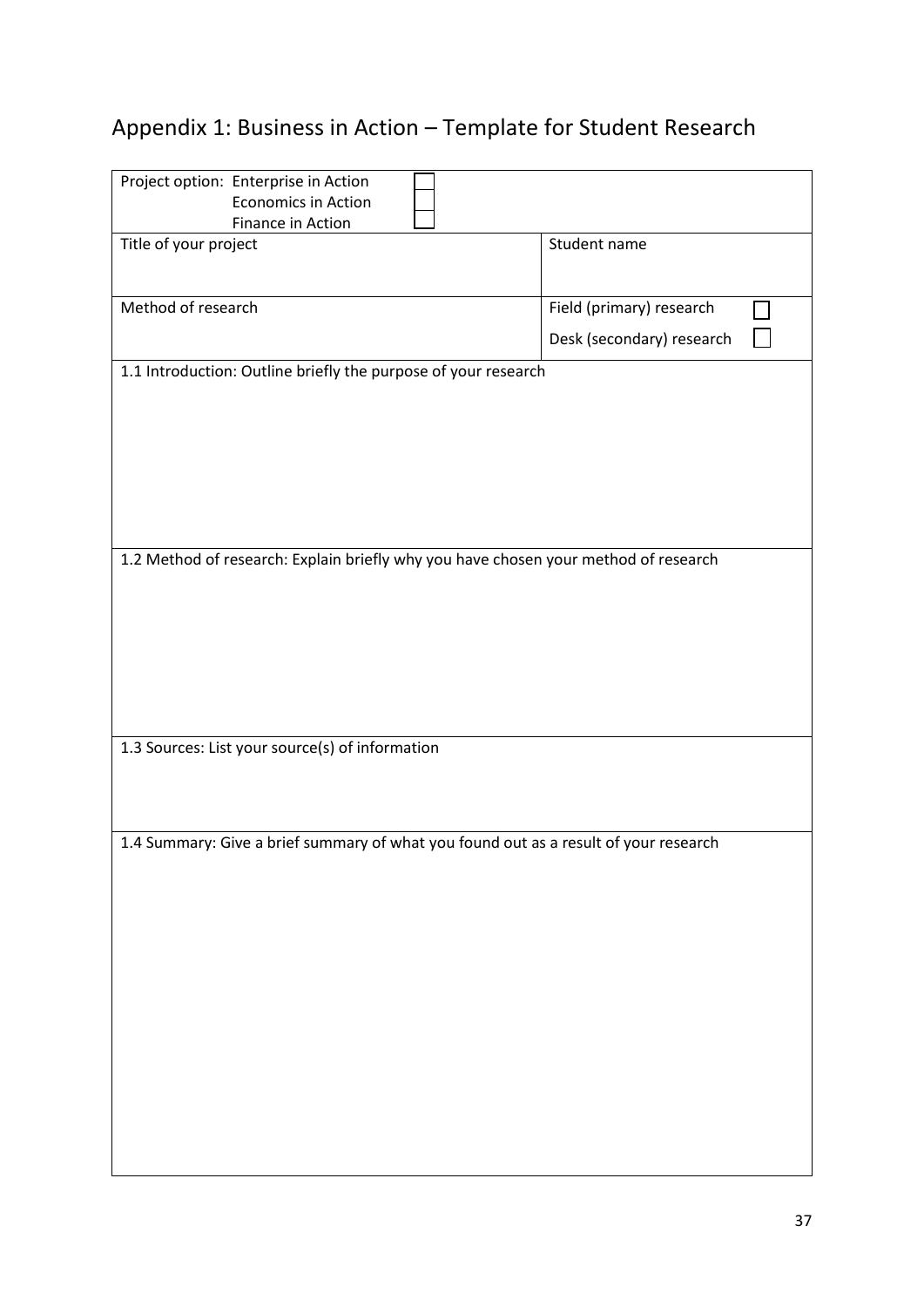1.5 Evaluation of findings: Think critically about the following questions and write a short response (a) Were you surprised by your findings? Give a reason for your answer.

(b) Is the source of your research reliable? Give a reason for your answer

(c) Is the information one-sided or biased? Give a reason for your answer.

1.6 Conclusion: Based on your findings what is the key message you will share with your team?

1.7 Decision-making: How do you think your findings will affect your team's action plan?

1.8 Recording your sources: Provide some evidence of your research e.g. interview questions, questionnaire, photocopies, images, notes, graphic organizers etc.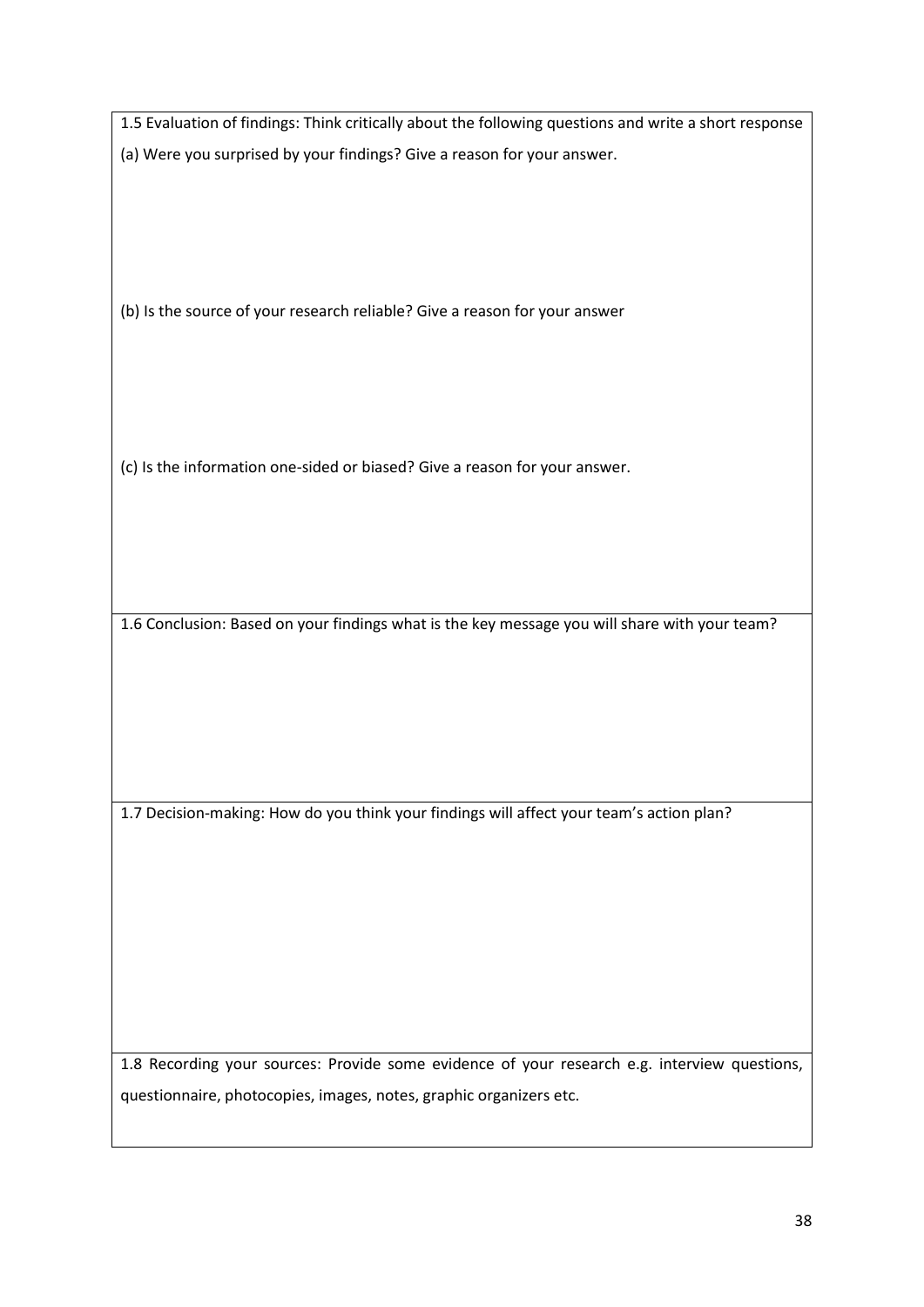## <span id="page-34-0"></span>Appendix 2: Business in Action – Template for the Student Reflection

| Project option: Enterprise in Action                                                          |              |
|-----------------------------------------------------------------------------------------------|--------------|
| <b>Economics in Action</b>                                                                    |              |
| Finance in Action                                                                             |              |
| Title of your project                                                                         | Student name |
|                                                                                               |              |
|                                                                                               |              |
| 1.1 Introduction: Provide a brief outline of your project                                     |              |
|                                                                                               |              |
|                                                                                               |              |
|                                                                                               |              |
|                                                                                               |              |
|                                                                                               |              |
|                                                                                               |              |
|                                                                                               |              |
| 1.2 Roles and responsibilities: Describe your key role and your main responsibilities         |              |
|                                                                                               |              |
|                                                                                               |              |
|                                                                                               |              |
|                                                                                               |              |
|                                                                                               |              |
|                                                                                               |              |
|                                                                                               |              |
| 1.3 Summary: Give a brief summary of how you contributed to your project during the following |              |
| activities:                                                                                   |              |
|                                                                                               |              |
| (a) How I contributed to researching the project                                              |              |
|                                                                                               |              |
|                                                                                               |              |
|                                                                                               |              |
|                                                                                               |              |
|                                                                                               |              |
|                                                                                               |              |
|                                                                                               |              |
|                                                                                               |              |
| (b) How I contributed to analysing the research information                                   |              |
|                                                                                               |              |
|                                                                                               |              |
|                                                                                               |              |
|                                                                                               |              |
|                                                                                               |              |
|                                                                                               |              |
|                                                                                               |              |
|                                                                                               |              |
|                                                                                               |              |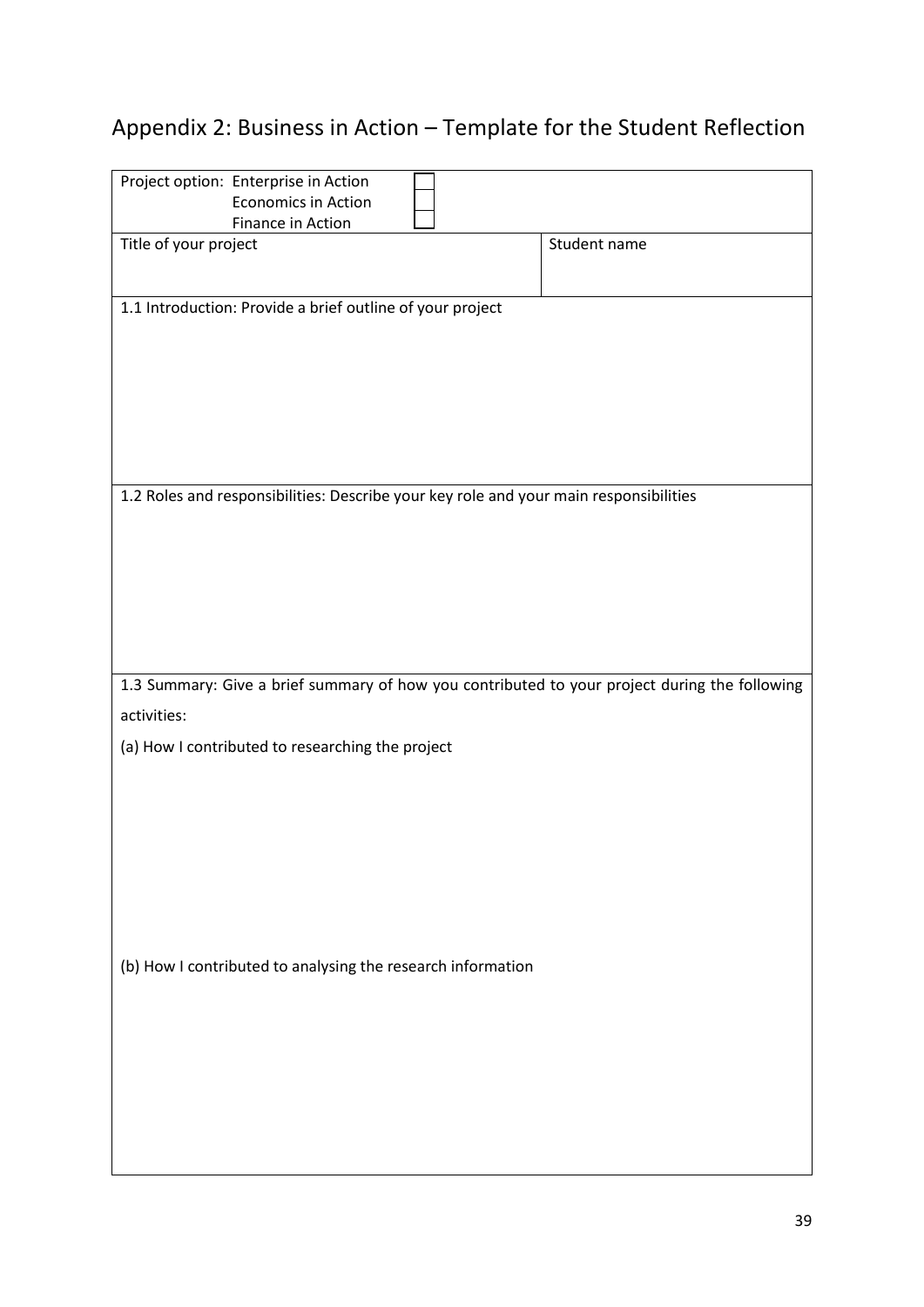|  | (c) How I contributed to developing the action plan |  |
|--|-----------------------------------------------------|--|
|--|-----------------------------------------------------|--|

(d) How I contributed to compiling the project

1.4 Review: Describe how you got on as a team and any difficulties you overcame while working as a team *or* Describe the advantages and challenges of working on this group project from your individual perspective

1.5 Teacher feedback